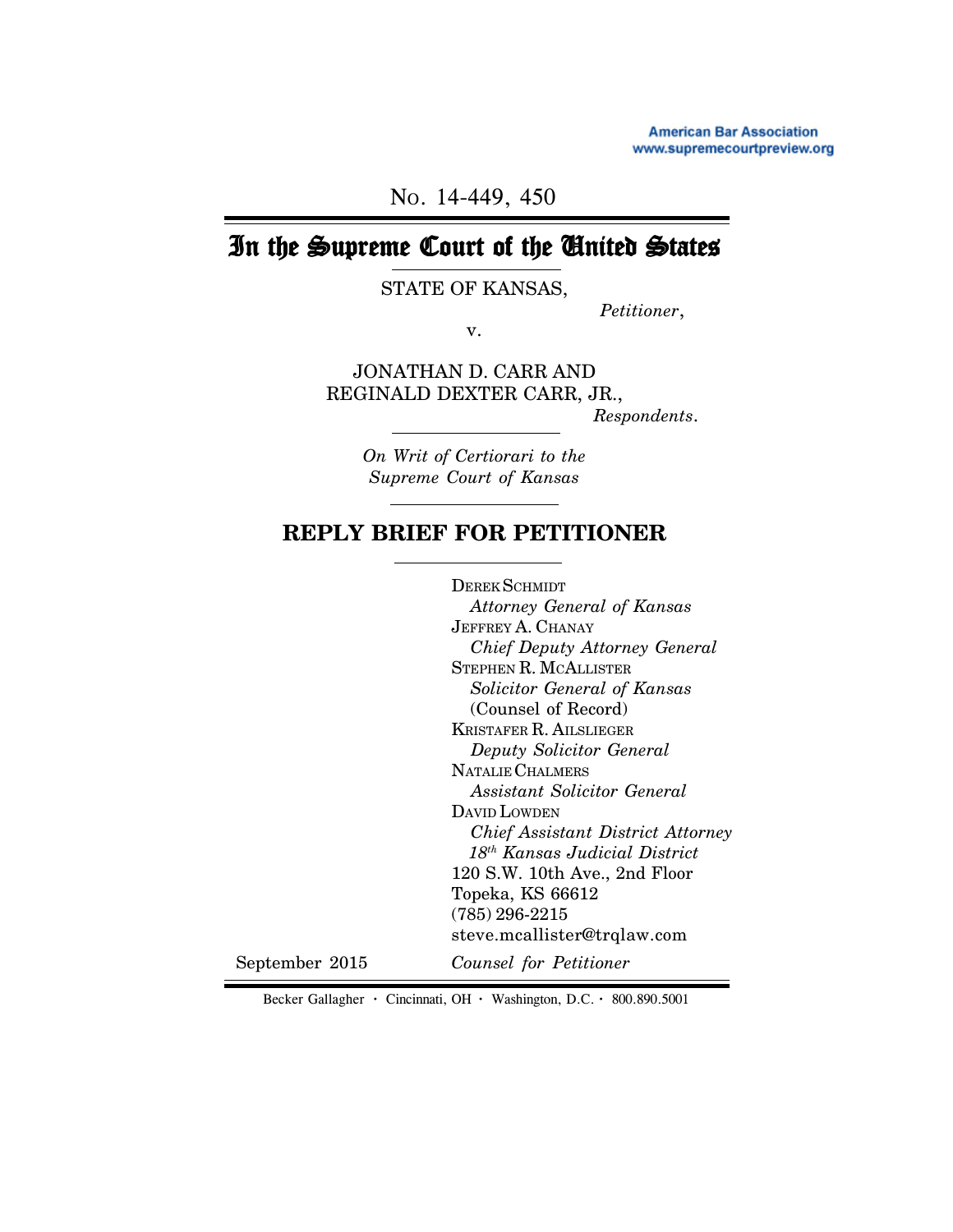## **TABLE OF CONTENTS**

| TABLE OF AUTHORITIES  iii                                                                                                                                                                                                                                                             |
|---------------------------------------------------------------------------------------------------------------------------------------------------------------------------------------------------------------------------------------------------------------------------------------|
| SUMMARY OF ARGUMENT<br>$\mathbf{1}$                                                                                                                                                                                                                                                   |
| $\text{ARGUMENT}\ \dots\dots\dots\dots\dots\dots\dots\dots\dots\dots \ 5$                                                                                                                                                                                                             |
| I. The Eighth Amendment Does Not Mandate<br>Automatic Severance In Capital Cases, Nor Does<br>It Impose A Unique Standard. To The Contrary,<br>There Often Are Strong Reasons For Joinder In<br>Capital Proceedings $\dots \dots \dots \dots \dots \dots \dots$                       |
| A. Joint Penalty Phase Proceedings In Many<br>Instances, Including This Case, Promote                                                                                                                                                                                                 |
| B. The Presumption That Jurors Follow Their<br>Instructions Applies With Full Force In<br>Capital Penalty Phase Proceedings  7                                                                                                                                                        |
| II. Jointly Conducting The Sentencing Proceedings<br>Did Not Violate The Eighth Amendment<br>Because The Carrs Presented Virtually Identical<br>Mitigation Cases, And The Jury Was Properly<br>Instructed. Even If The Court Assumed Error,<br>Any Error Necessarily Was Harmless  10 |
| A. There Was No Constitutional Error In<br>Declining To Sever The Carrs' Sentencing                                                                                                                                                                                                   |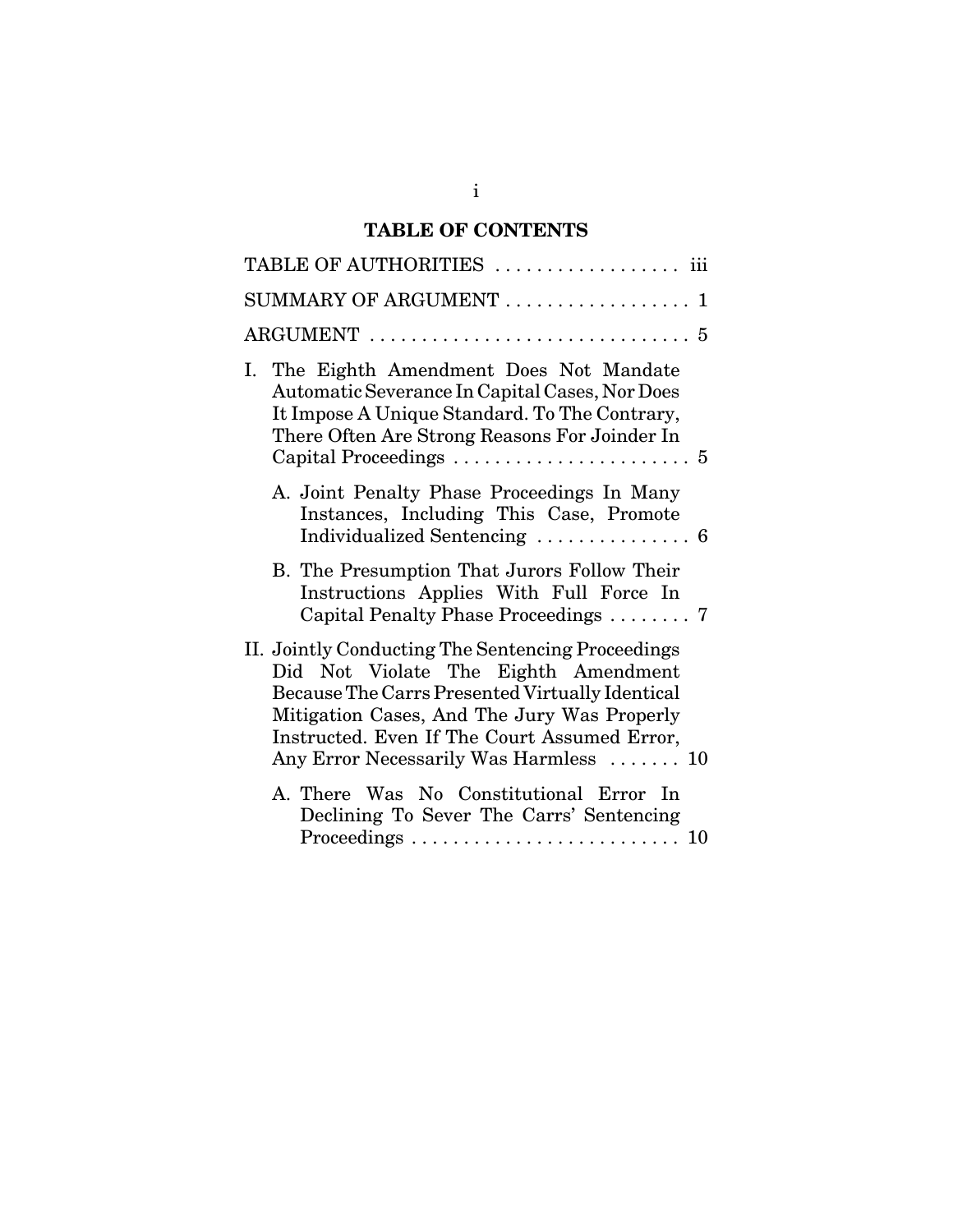| 1. The Eighth Amendment Does Not Create<br>Evidentiary Rules For Capital Sentencing<br>Proceedings. Instead, The Standard For<br>Any Error In Admitting Evidence Is<br>Whether The Evidence So Infected The<br>Proceeding With Unfairness As To Make<br>The Resulting Sentence A Denial Of Due<br>$Process \ldots \ldots \ldots \ldots \ldots \ldots \ldots \ldots \ldots 10$ |  |
|-------------------------------------------------------------------------------------------------------------------------------------------------------------------------------------------------------------------------------------------------------------------------------------------------------------------------------------------------------------------------------|--|
| 2. Reginald And Jonathan Presented                                                                                                                                                                                                                                                                                                                                            |  |
| Virtually Identical Mitigation Cases  13                                                                                                                                                                                                                                                                                                                                      |  |
| a. Reginald was not prejudiced by<br>Jonathan's "negative influence"                                                                                                                                                                                                                                                                                                          |  |
| evidence $\ldots \ldots \ldots \ldots \ldots \ldots \ldots 15$                                                                                                                                                                                                                                                                                                                |  |
| b. Jonathan was not prejudiced by<br>Reginald's mental health evidence . 17                                                                                                                                                                                                                                                                                                   |  |
| 3. Reginald's refusal to conceal his<br>shackles did not prevent the jury from<br>giving Jonathan individualized                                                                                                                                                                                                                                                              |  |
|                                                                                                                                                                                                                                                                                                                                                                               |  |
| 4. The record establishes the jury<br>considered and sentenced each brother                                                                                                                                                                                                                                                                                                   |  |
|                                                                                                                                                                                                                                                                                                                                                                               |  |
| B. Any Error Necessarily Was Harmless  23                                                                                                                                                                                                                                                                                                                                     |  |
|                                                                                                                                                                                                                                                                                                                                                                               |  |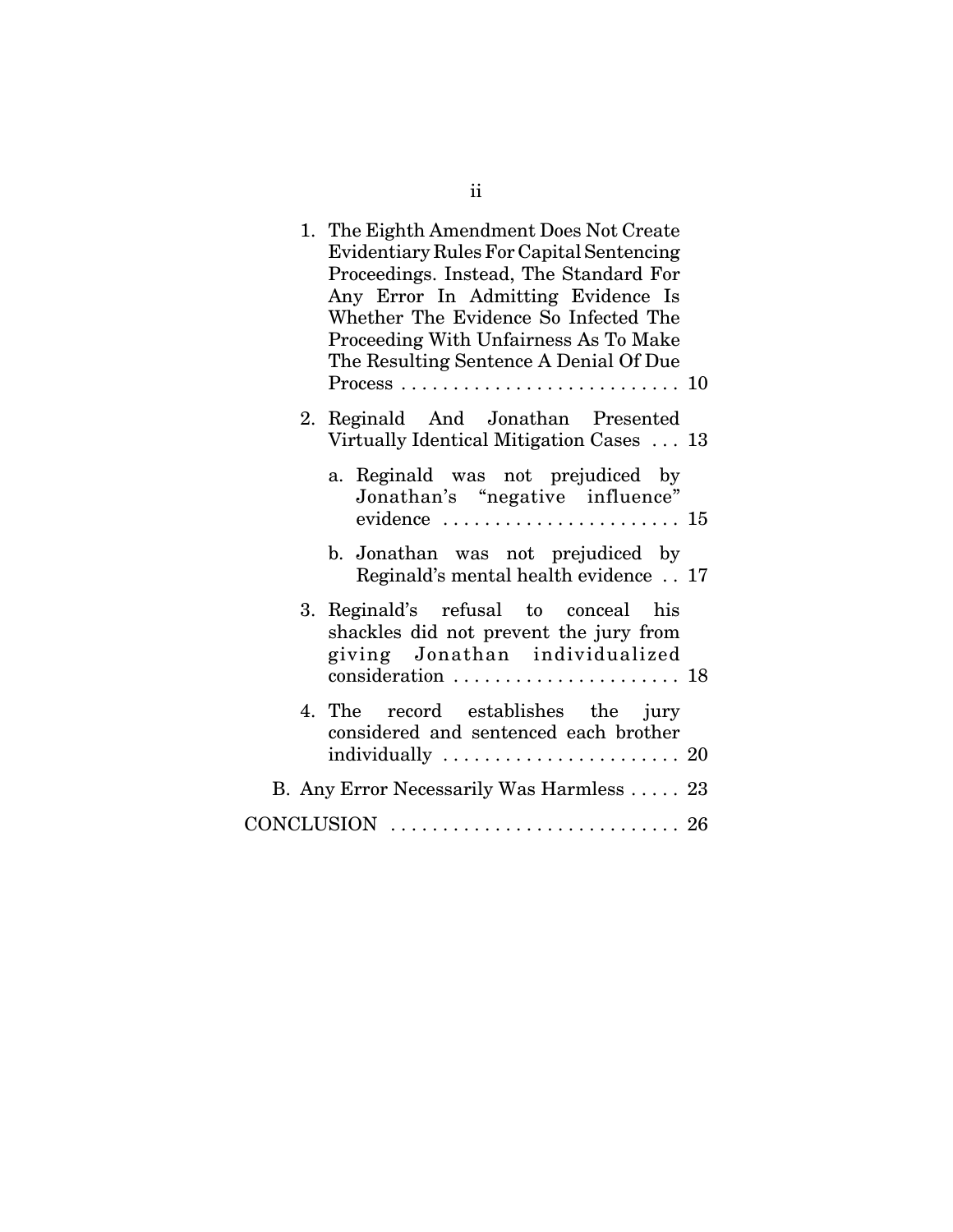## **TABLE OF AUTHORITIES**

## **CASES**

| Ball v. United States,<br>$163 \text{ U.S. } 662 \, (1896) \, \ldots \ldots \ldots \ldots \ldots \ldots \ldots \, 5$ |
|----------------------------------------------------------------------------------------------------------------------|
| Blueford v. Arkansas,                                                                                                |
| Deck v. Missouri,                                                                                                    |
| Donnelly v. DeChristoforo,                                                                                           |
| <i>Estelle v. McGuire,</i>                                                                                           |
| Gregg v. Georgia,                                                                                                    |
| Jones v. United States,                                                                                              |
| Richardson v. Marsh,                                                                                                 |
| Romano v. Oklahoma,                                                                                                  |
| State v. Gleason,                                                                                                    |
| United States v. Marchant & Colson,<br>$25$ U.S. $(12 \text{ Wheat.}) 480 (1827) \dots \dots \dots \dots 5$          |
| Zafiro v. United States,                                                                                             |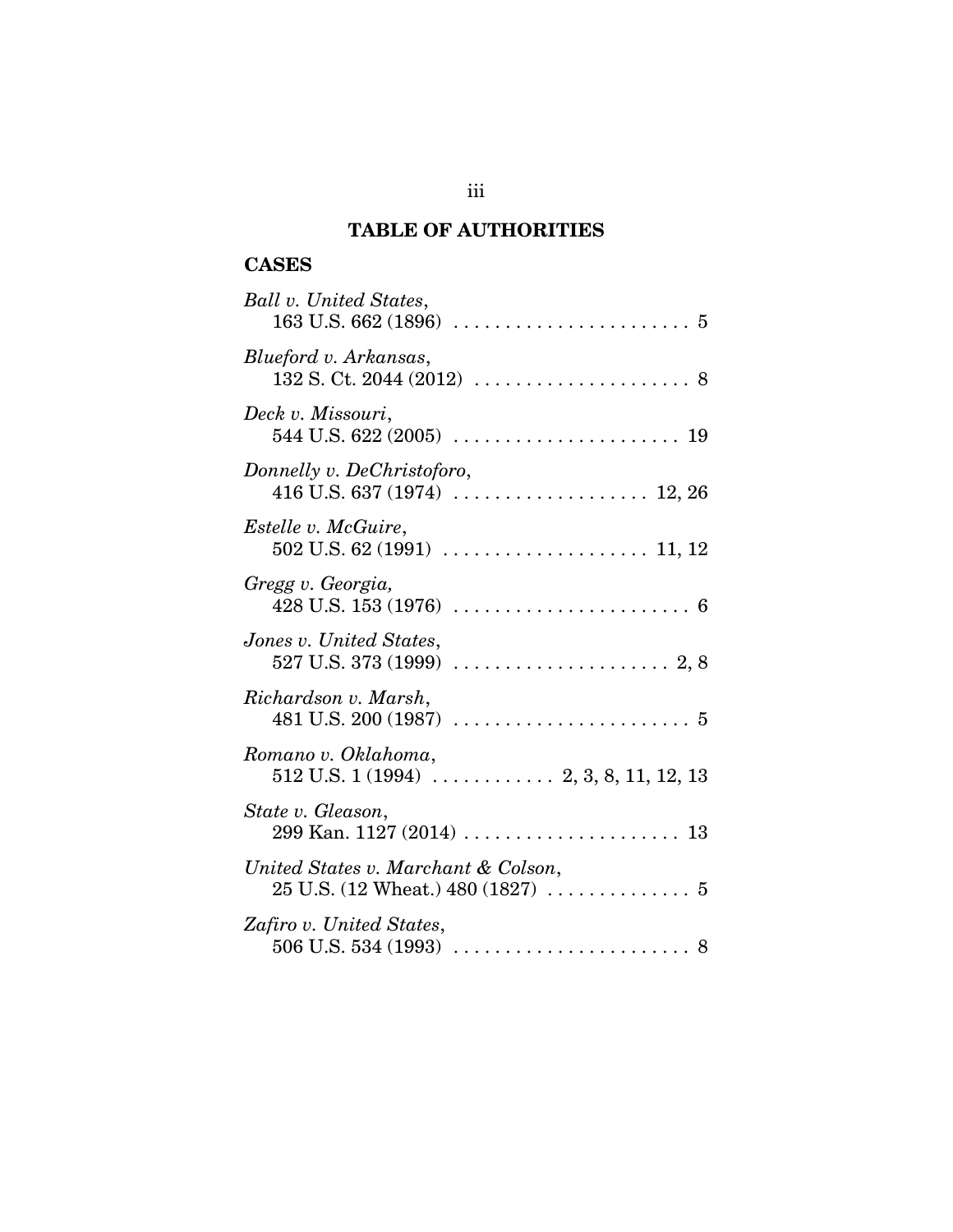## **CONSTITUTION**

U.S. Const. amend. VIII ................. *passim*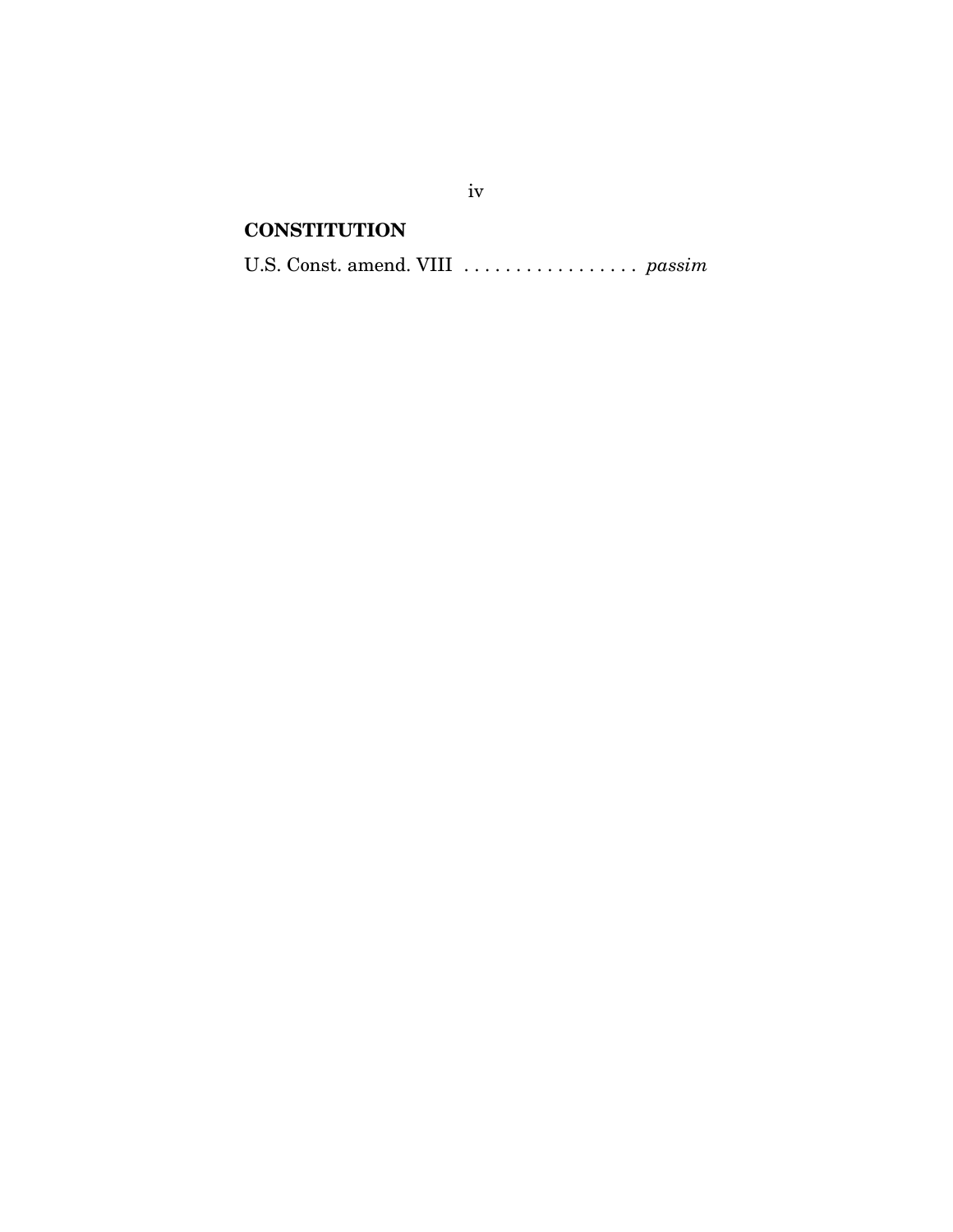#### **SUMMARY OF ARGUMENT**<sup>1</sup>

The "severance" issue distills down to one fundamental legal question: Does the Eighth Amendment require that courts apply a different standard than the traditional one (*i.e*., that joinder will create a serious risk of compelling, specific, and actual prejudice) for determining whether severance is appropriate in capital penalty phase proceedings? Although each Carr ostensibly disavows arguing for an automatic rule of severance for capital sentencing proceedings, their arguments, if followed, effectively would impose a *per se* requirement.

Jonathan Carr argues that severance is required if there is "any reasonable risk" of prejudice, and Reginald Carr argues for a standard of "substantial risk" of prejudice. Both find their novel standards easily satisfied here on the basis of the flimsiest of evidence. In fact, both Carrs rely on circumstances so weak here–where the brothers presented virtually identical mitigation cases–that in application their proposed standards would result in automatic severance.

<sup>&</sup>lt;sup>1</sup> Because the Court desires to address the "mitigation instruction" question in the first hour of oral argument and the "severance" question in the second hour on October 7, Kansas has filed a reply brief in *Kansas v. Gleason*, No. 14-452, that addresses the mitigation instruction arguments made by Respondents Gleason, J. Carr, and R. Carr. This brief addresses only the severance question. By this footnote, Kansas respectfully incorporates by reference the mitigation instruction arguments from its reply in *Kansas v. Gleason*.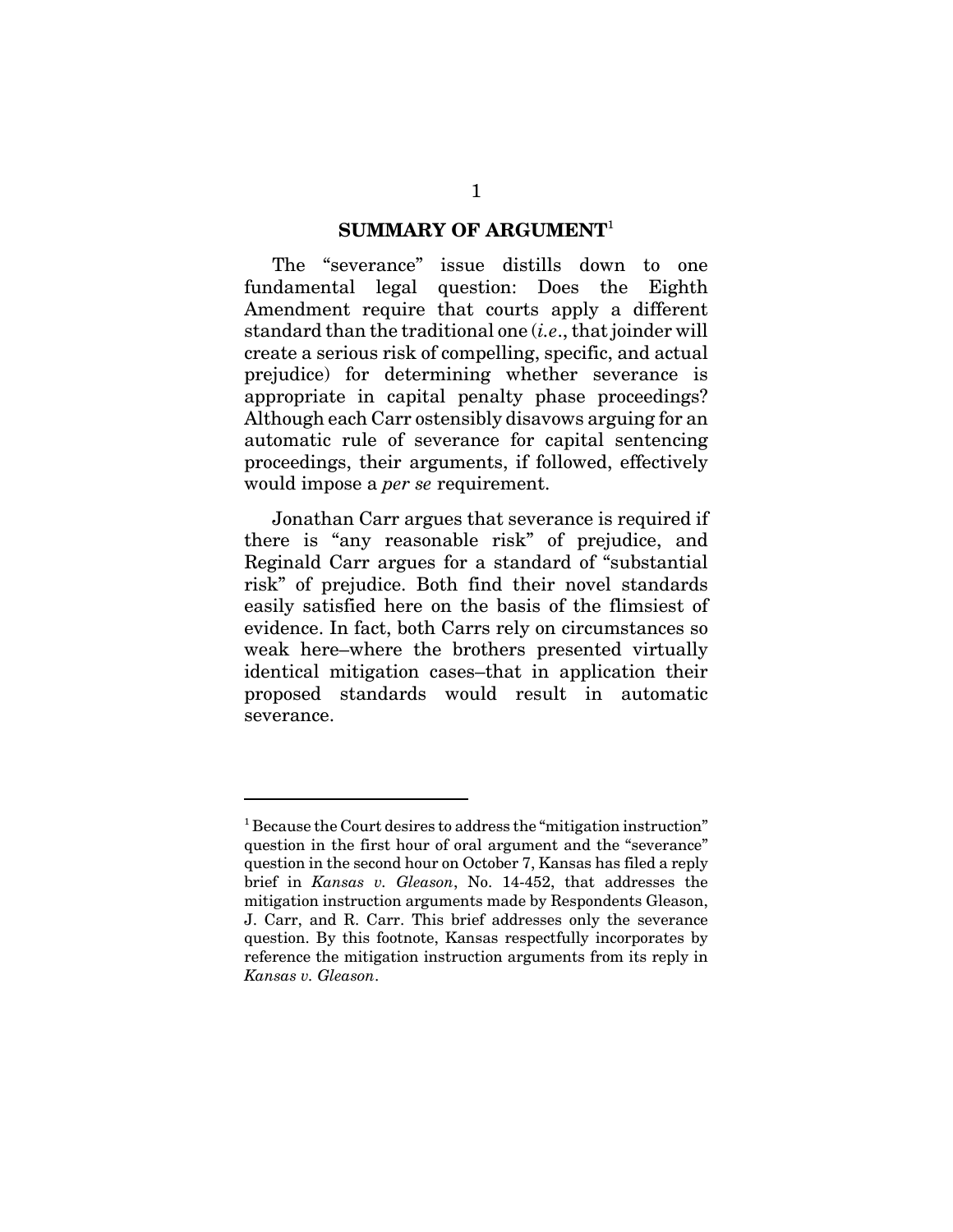There is no reason for this Court to create a severance standard unique to capital cases; instead, there are very good reasons not to do so. Joint criminal trials, a feature of American jurisprudence since the founding era, serve many valuable purposes. This case is a perfect example of how the reliability of the jury's decisions likely was enhanced by hearing *more* information and being able to compare the moral culpability and mitigation evidence of both Carrs simultaneously. Joinder often may further the modern Eighth Amendment "individualized sentencing" principle better than would severed proceedings.

Joinder was proper here, and did not create a "serious risk of compelling, specific, and actual prejudice" to either Reginald or Jonathan. *First*, the Kansas Supreme Court erred in disregarding the presumption that jurors follow their instructions. The jury here was instructed explicitly to consider each brother individually, to consider as aggravation only the four factors specifically set out in the instructions, and the jury completed separate, detailed verdict forms for each Carr. Both Jonathan and Reginald argue that the presumption should not apply, but their argument flies in the face of the Court applying this bedrock principle in prior capital cases. *See, e.g*., *Romano v. Oklahoma*, 512 U.S. 1, 13 (1994); *Jones v. United States*, 527 U.S. 373, 394 (1999).

*Second*, the Carrs presented virtually identical mitigation cases, with evidence that was mutually reinforcing, as even they acknowledge in their briefs. Reginald and Jonathan called many of the same mitigation witnesses, RC Br. 3, with the vast bulk of their mitigation evidence focusing on their shared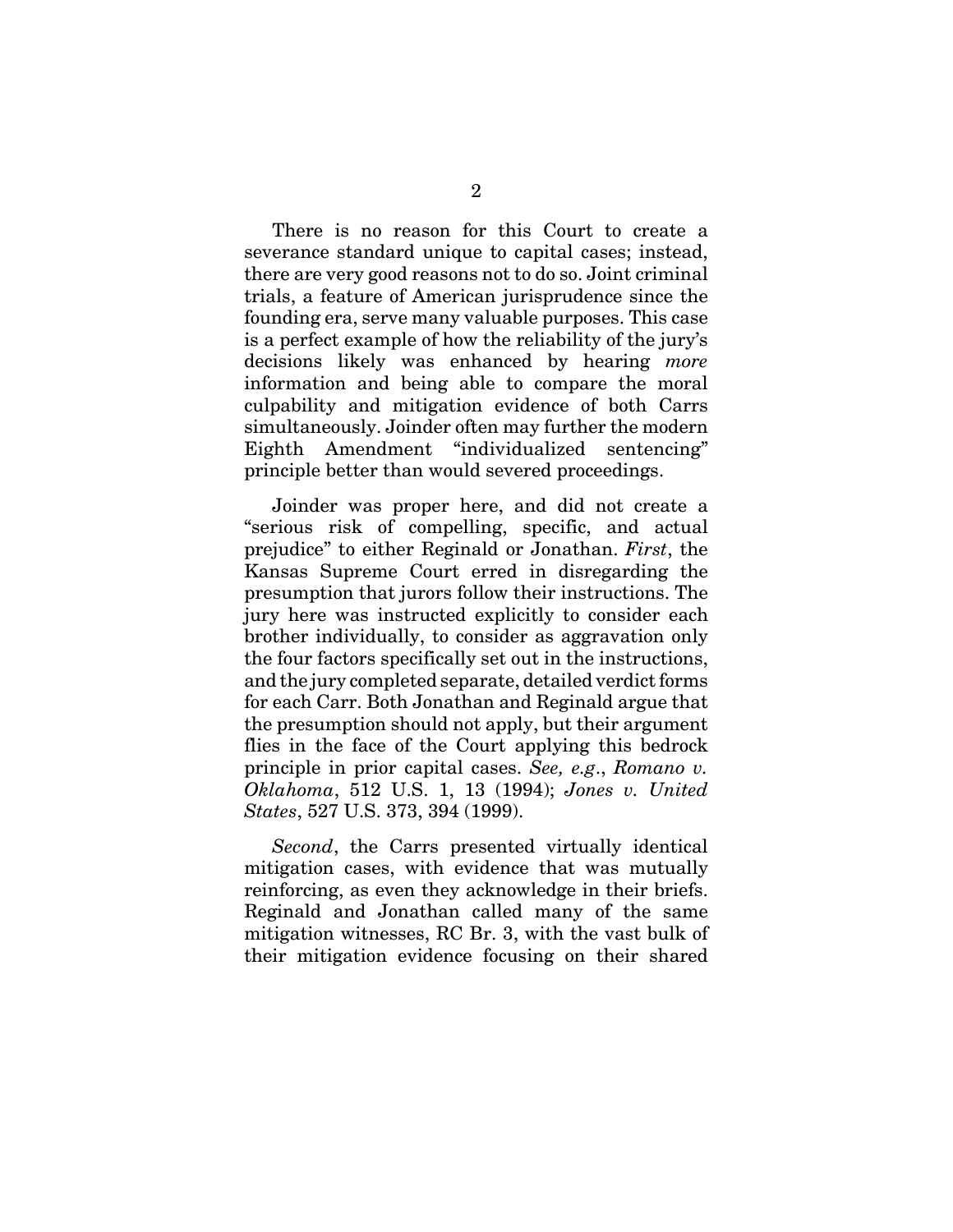family history and asserted mental health issues resulting from that history. Rather than presenting antagonistic mitigation cases, overall the brothers offered synergistic and complementary evidence and arguments.

Jonathan complains that Reginald's antisocial personality disorder diagnosis (in lay terms, sometimes described as "sociopathy") was somehow imputed to Jonathan, and that Reginald's refusal to conceal his shackles during the penalty phase prejudiced Jonathan. JC Br. 15-16. Jonathan, however, presented evidence that, like Reginald, he had mental health issues attributable to his family history and numerous risk factors for violence. He also argued he was distinguishable from Reginald because Jonathan had no serious prior criminal record, was relatively young, and demonstrated good behavior during trial. Jonathan's evidence and arguments thus either echoed and reinforced Reginald's arguments or served to distinguish Jonathan from Reginald. Indeed, Jonathan's complaints illustrate the benefits of permitting the jury to compare him to Reginald in a joint proceeding.

Reginald's only complaint is that there was some evidence he was a "corrupting influence" on Jonathan—evidence provided by their mother, sister, and a forensic psychologist Jonathan called, RC Br. 17- 19—and that such evidence may have been improperly considered as an aggravating circumstance against him. Even if such evidence would not have been admitted in a severed proceeding, its admission did not violate the Eighth Amendment, *Romano v. Oklahoma*, 512 U.S. 1, 12 (1994), nor did it so infect the proceeding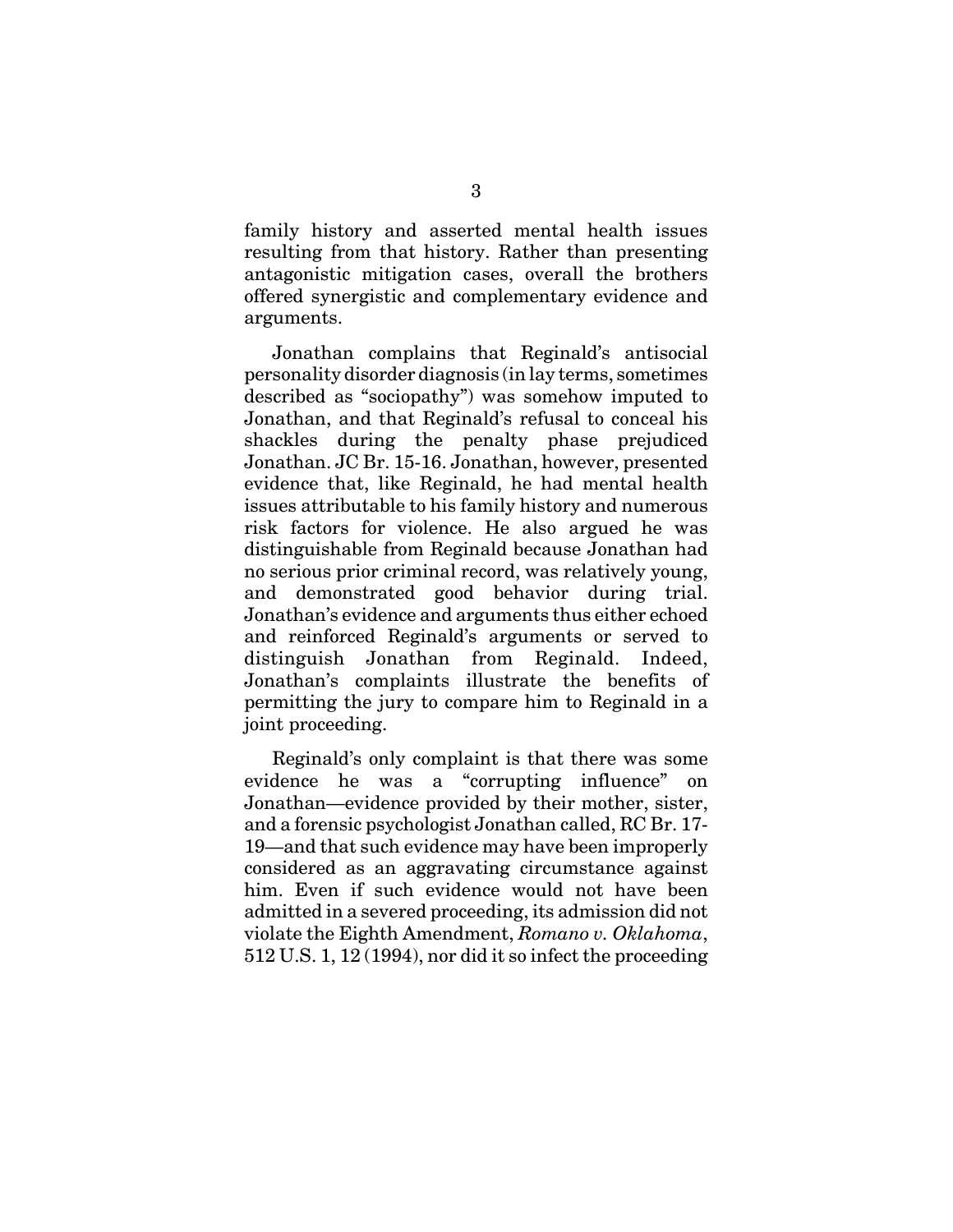that he was deprived of due process. It strains credulity to believe—in a case involving sexual torture and quadruple brutal murders—that the jury put great weight on the self-evident proposition that Reginald was not an ideal big brother to Jonathan. Reginald's complaint hardly rises to the level of "a serious risk of compelling, specific, and actual prejudice" in light of the record as a whole.

In the end, Jonathan's and Reginald's claims fall flat. Their claims fail as a constitutional matter because the Eighth Amendment neither mandates automatic severance in capital sentencing proceedings, nor alters the traditional standard for severance determinations. The trial court did not abuse its discretion or violate the Eighth Amendment here when it declined to sever the penalty phase proceedings.

Lastly, even if the Court were to assume error, any error necessarily was harmless. Jonathan obtained many tactical advantages from Reginald's presence and behavior, and yet the jury still sentenced him to death. Reginald's weak complaint about evidence that might not have been admissible in severed proceedings pales in comparison to the undisputed evidence of his depraved crimes.

Ultimately, if any capital defendants in Kansas were ever going to receive a death sentence, it was Jonathan and Reginald Carr, each of whose horrific crimes have no equal in Kansas history. Their individual death sentences—carefully rendered after a full day of jury deliberations, as Reginald acknowledges, RC Br. 6—were imposed on *each* brother, precisely because *each* of them independently and fully deserved such a sentence under Kansas law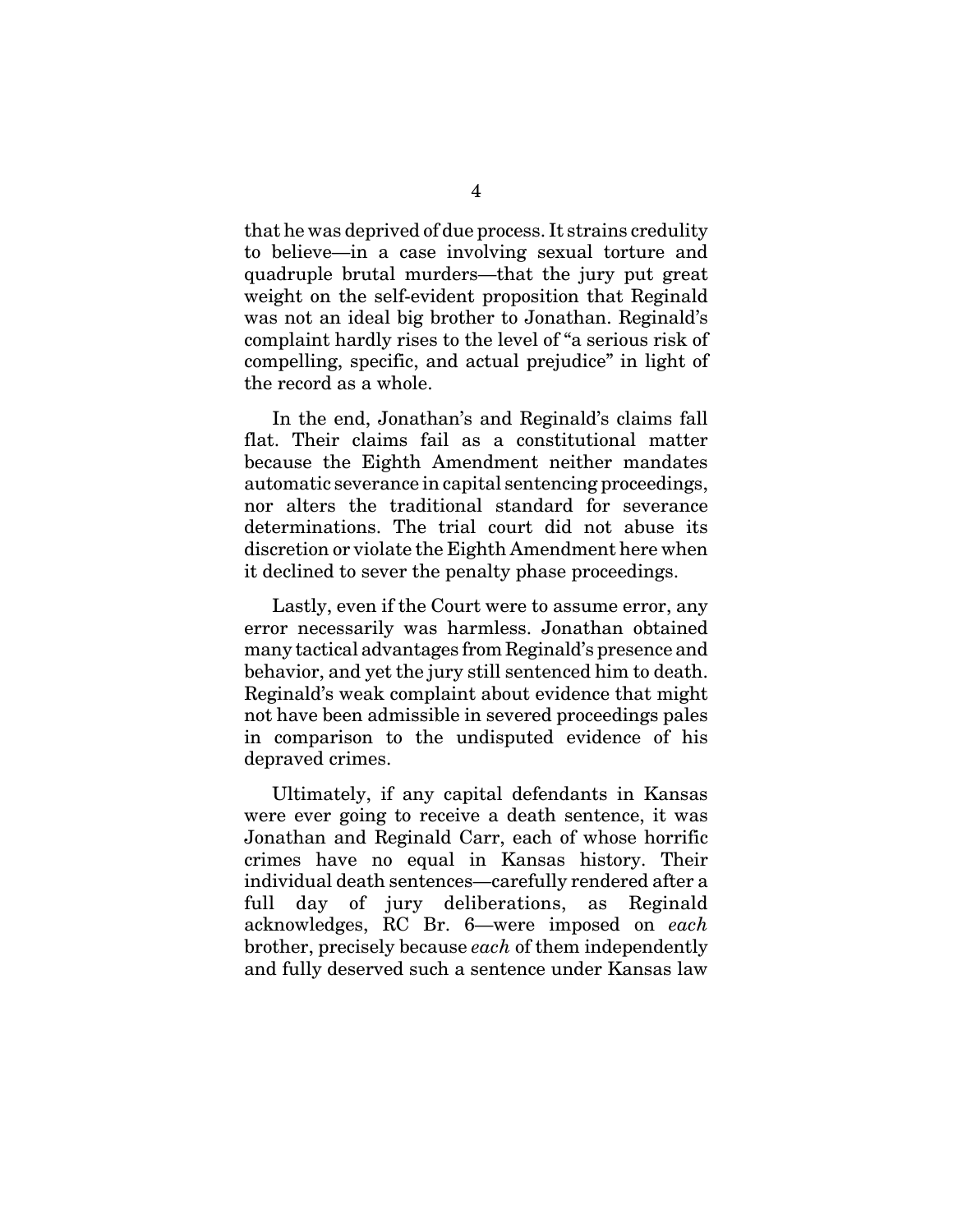and the evidence presented. There is no reasonable doubt on that point.

#### **ARGUMENT**

## **I. The Eighth Amendment Does Not Mandate Automatic Severance In Capital Cases, Nor Does It Impose A Unique Standard. To The Contrary, There Often Are Strong Reasons For Joinder In Capital Proceedings.**

Joint criminal trials are an established feature of American jurisprudence. The Court has endorsed joint trials since at least 1827, including in capital cases, *United States v. Marchant & Colson*, 25 U.S. (12 Wheat.) 480 (1827); *Ball v. United States*, 163 U.S. 662 (1896), and state and federal law overwhelmingly continue to provide for joint trials, including in capital cases. See U.S. Br. 19-20 & nn. 6-7.

Joint trials play an important role in our criminal justice system, and are beneficial both to defendants and to society for a number of reasons: "Joint trials generally serve the interests of justice by avoiding inconsistent verdicts and enabling more accurate assessment of relative culpability—advantages which sometimes operate to the defendant's benefit." *Richardson v. Marsh*, 481 U.S. 200, 210 (1987). Moreover, "[e]ven apart from these tactical considerations, joint trials generally serve the interests of justice by avoiding the scandal and inequity of inconsistent verdicts." *Id*. Joint trials permit juries to make consistent and fully informed decisions, particularly in a capital penalty phase proceeding where a jury can compare the defendants' culpability and mitigation cases. Thus, it would be counter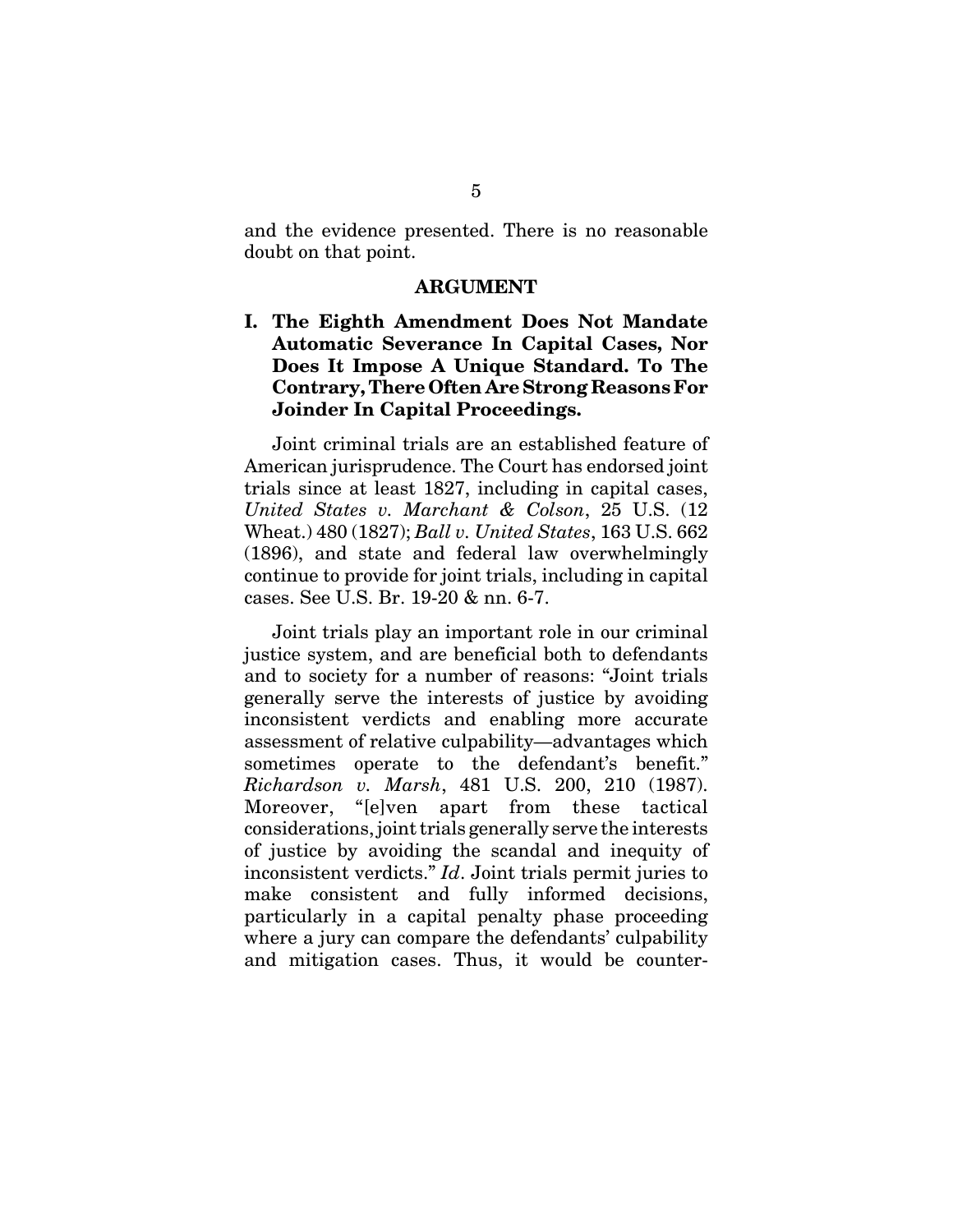intuitive to eliminate or sharply limit joinder in capital penalty phase proceedings, where "individualized" sentencing is an Eighth Amendment tenet.

### **A. Joint Penalty Phase Proceedings In Many Instances, Including This Case, Promote Individualized Sentencing.**

Joint penalty phase proceedings not only are compatible with but actively further the "individualized sentencing" principle, because the jury can obtain the fullest possible picture of the codefendants and their relative culpability. Going back to *Gregg v. Georgia*, members of the Court have recognized that in capital cases it is proper and desirable for a jury to "have as much information before it as possible when it makes the sentencing decision …." 428 U.S. 153, 203-204 (1976) (opinion of Stewart, Powell, and Stevens, JJ.).

Mandating separate proceedings in capital penalty phase proceedings would permit some defendants to preview the penalty phase evidence and arguments, thus increasing the possibility of inconsistent and inequitable verdicts. Different juries might consider intangibles such as "mercy" differently, resulting in equally culpable defendants with virtually identical mitigation cases receiving different sentences, as would have been possible here. Separate, repetitive proceedings also could require traumatized victims to testify multiple times, greatly increase the time commitment of jurors (or at least the number of jurors required to conduct the proceedings), and in general require governments to expend considerably more resources than they already do to try capital cases.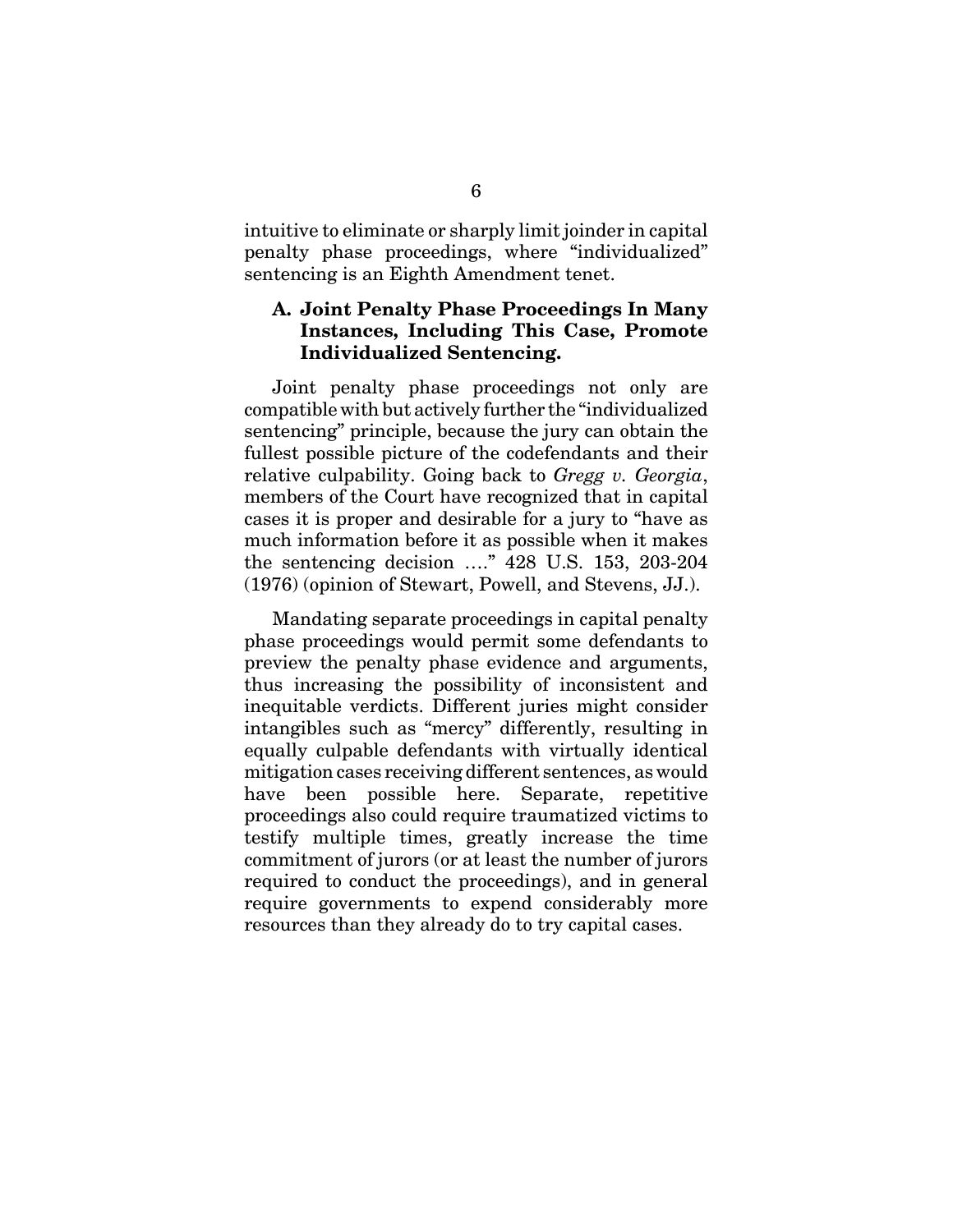Here, the joint penalty proceeding avoided the need for the brothers' multiple overlapping witnesses to testify twice, avoided having different juries possibly assign varying weight to essentially the same evidence, gave jurors a fuller and more complete picture of each Carr's culpability and his mitigation case, and precluded either Carr from obtaining a tactical advantage by previewing evidence and argument regarding the other.

Importantly, a joint proceeding permitted the jury to evenhandedly consider "mercy" for each Carr, as Kansas law expressly permits. Conducting separate penalty phase proceedings with different juries would invite inconsistent sentences because different juries might well give "mercy" different weight as a sentencing consideration.

Ultimately, this case presents a compelling example for joinder, given that each Carr participated in the same horrific crimes and presented virtually identical mitigation cases. Joinder here ensured that these similarly situated capital defendants were not treated differently in arbitrary ways by two separate juries.

## **B. The Presumption That Jurors Follow Their Instructions Applies With Full Force In Capital Penalty Phase Proceedings.**

Another important reason no mandatory or unique Eighth Amendment standard is appropriate or required in this context is the bedrock presumption that jurors follow their instructions. Instructions directing jurors to consider each defendant individually and to consider in aggravation only the factors specified in the instructions are generally sufficient to cure any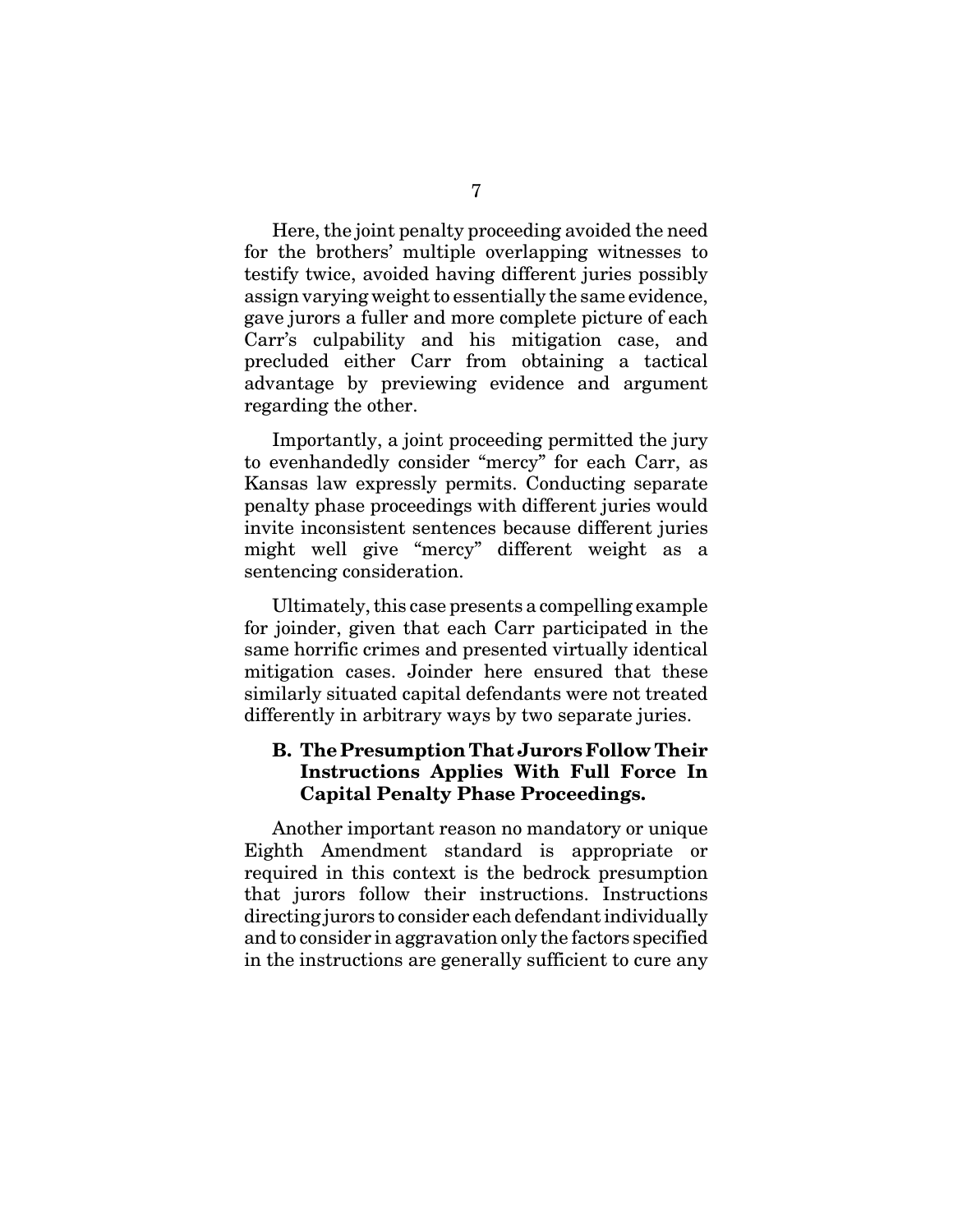risk of prejudice from joinder. *Zafiro v. United States*, 506 U.S. 534, 540-541 (1993). Here, the jury was given precisely such instructions.

The Court long has embraced and emphasized the presumption that juries follow their instructions, including in capital cases. *See, e.g*., *Romano v. Oklahoma*, 512 U.S. 1, 13 (1994) ("if the jurors followed the trial court's instructions, which we presume they did, this evidence should have had little–if any–effect on their deliberations."); *Jones v. United States*, 527 U.S. 373, 394 (1999) ("jurors are presumed to have followed these instructions."); *Blueford v. Arkansas*, 132 S. Ct. 2044, 2051 (2012).

Ultimately, the Court has expressed a strong "preference," *Zafiro*, 506 U.S. at 537, for joint trials in general, and has never reversed a death sentence for failure to sever, nor indicated that a special severance rule applies in capital cases. Respondents' novel suggestions to the contrary find no support in the Eighth Amendment, the Court's precedents, or in our nation's history and practice. Indeed, no federal Circuit has reversed a federal district court's decision not to sever capital penalty phase proceedings. See U.S. Br. 20 n. 6 (citing cases).<sup>2</sup> There is no reason for this Court

<sup>&</sup>lt;sup>2</sup> Amicus Promise of Justice Initiative (PJI) asserts a "clear trend away from joint trials" (Br. 13) but relies principally on States that have abolished the death penalty, evidence which does not reflect a judgment that joint capital sentencing trials are improper. PJI suggests (Br. 16) the United States "omit[s] a number of cases involving joined cases as well as those where severance has appeared to be granted," but the United States listed cases *since 2000*, which eliminates thirteen of the eighteen cases PJI cites; three others were not cases where joint or separate capital trials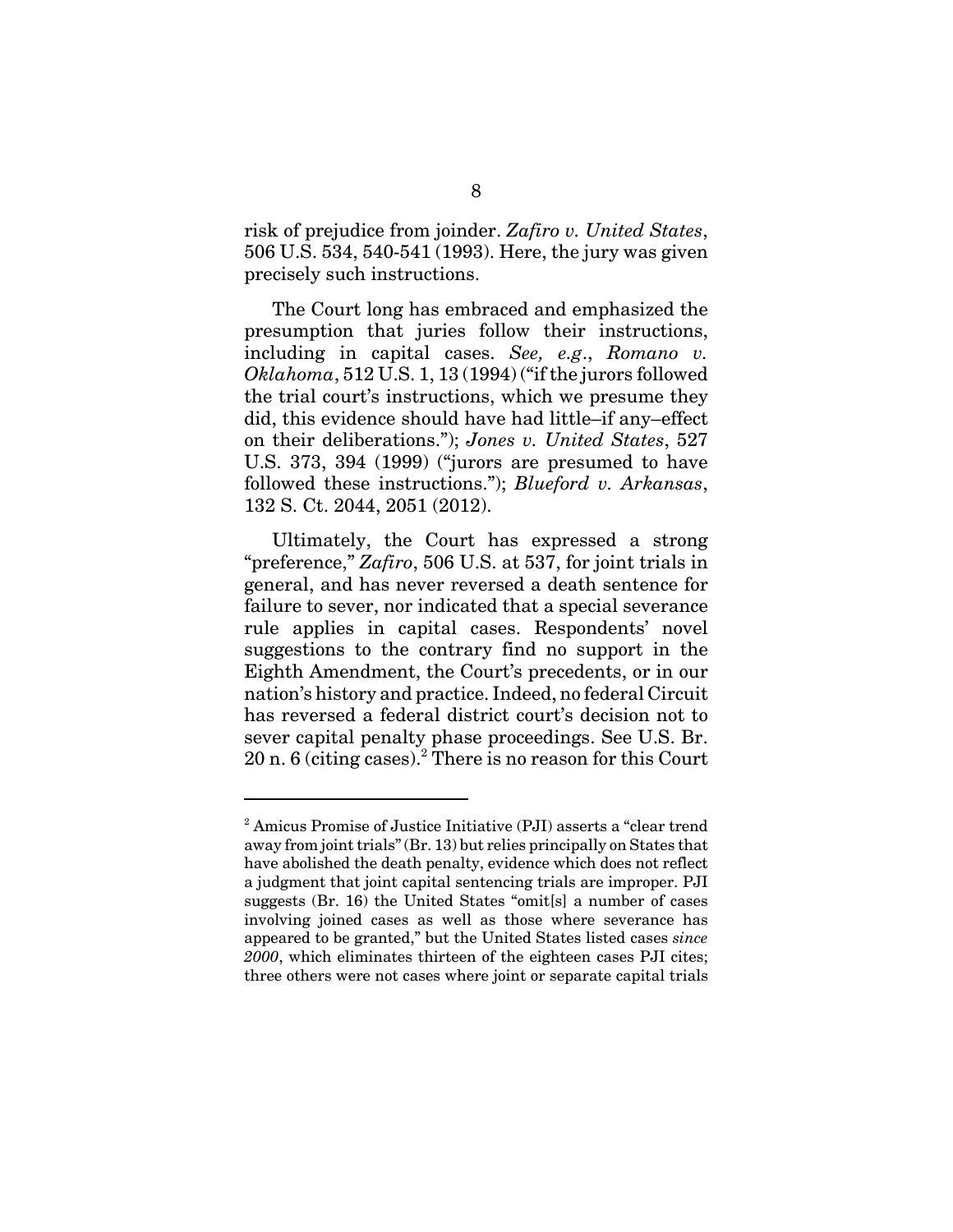to become the first federal court to reverse a death sentence because the penalty phase proceedings were not severed.

occurred, *United States* v. *Bodkins*, No. 04-Cr-70083 (W.D. Va. 2004), Dkt. No. 586 (Sept. 8, 2005) (death notices were withdrawn); *United States* v. *Cruz*, No. 8:05-Cr-00393 (D. Md. 2005), Dkt. Nos. 1391 (Sept. 1, 2009) and 1642 (Aug. 6, 2010) (a single capital trial was conducted; remaining capital defendants pleaded guilty); *United States* v. *Aquart*, 3:06-Cr-160 (D. Ct. 2006), Dkt. No. 959 (Aug. 26, 2011) (a single capital trial was conducted; death notice was withdrawn for the additional capital defendant); and a fourth was included in the charts, *United States* v. *Mikhel*, No. 02-Cr-00220 (C.D. Cal. 2007), Dkt. Nos. 1066 (June 26, 2006), and 1560 (Feb. 13, 2007) (case proceeded to trial with two capital defendants, a third was severed for attorney's medical reasons).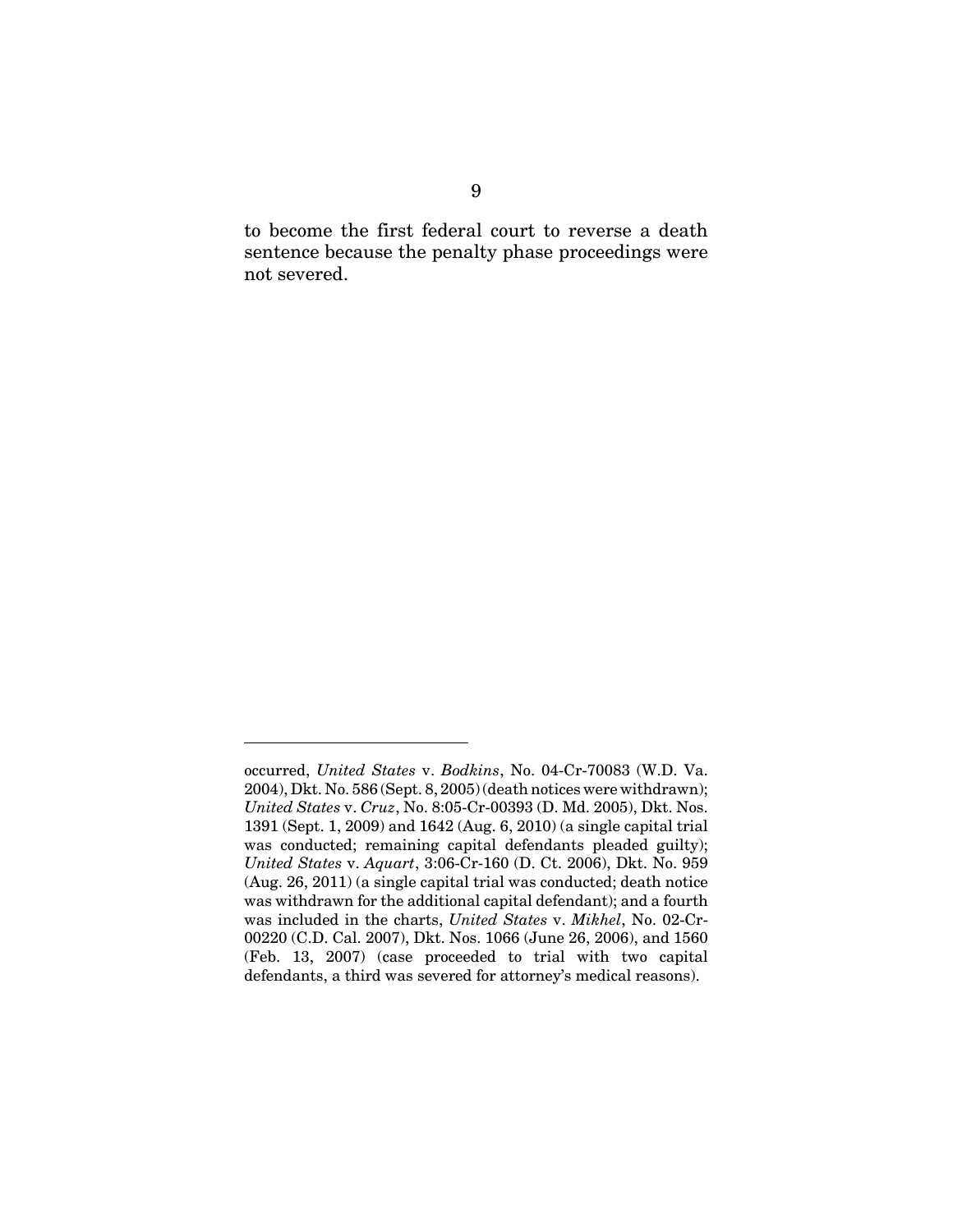- **II. Jointly Conducting The Sentencing Proceedings Did Not Violate The Eighth Amendment Because The Carrs Presented Virtually Identical Mitigation Cases, And The Jury Was Properly Instructed. Even If The Court Assumed Error, Any Error Necessarily Was Harmless.**
	- **A. There Was No Constitutional Error In Declining To Sever The Carrs' Sentencing Proceedings.**
		- **1. The Eighth Amendment Does Not Create Evidentiary Rules For Capital Sentencing Proceedings. Instead, The Standard For Any Error In Admitting Evidence Is Whether The Evidence So Infected The Proceeding With Unfairness As To Make The Resulting Sentence A Denial Of Due Process.**

Reginald's primary complaint about joinder is that Jonathan allegedly attempted to portray Reginald as a negative influence in Jonathan's life. RC Br. 17. Jonathan's primary complaint is that testimony opining that Reginald has antisocial personality disorder may have been imputed to Jonathan because he and Reginald share the same DNA. JC Br. 26. Each brother asserts the evidence about which he complains would not have been introduced in separate sentencing proceedings. In other words, a proceeding for only Reginald would not have included "bad influence" evidence, and a proceeding for only Jonathan would not have included the "antisocial personality disorder / sociopath / DNA" evidence.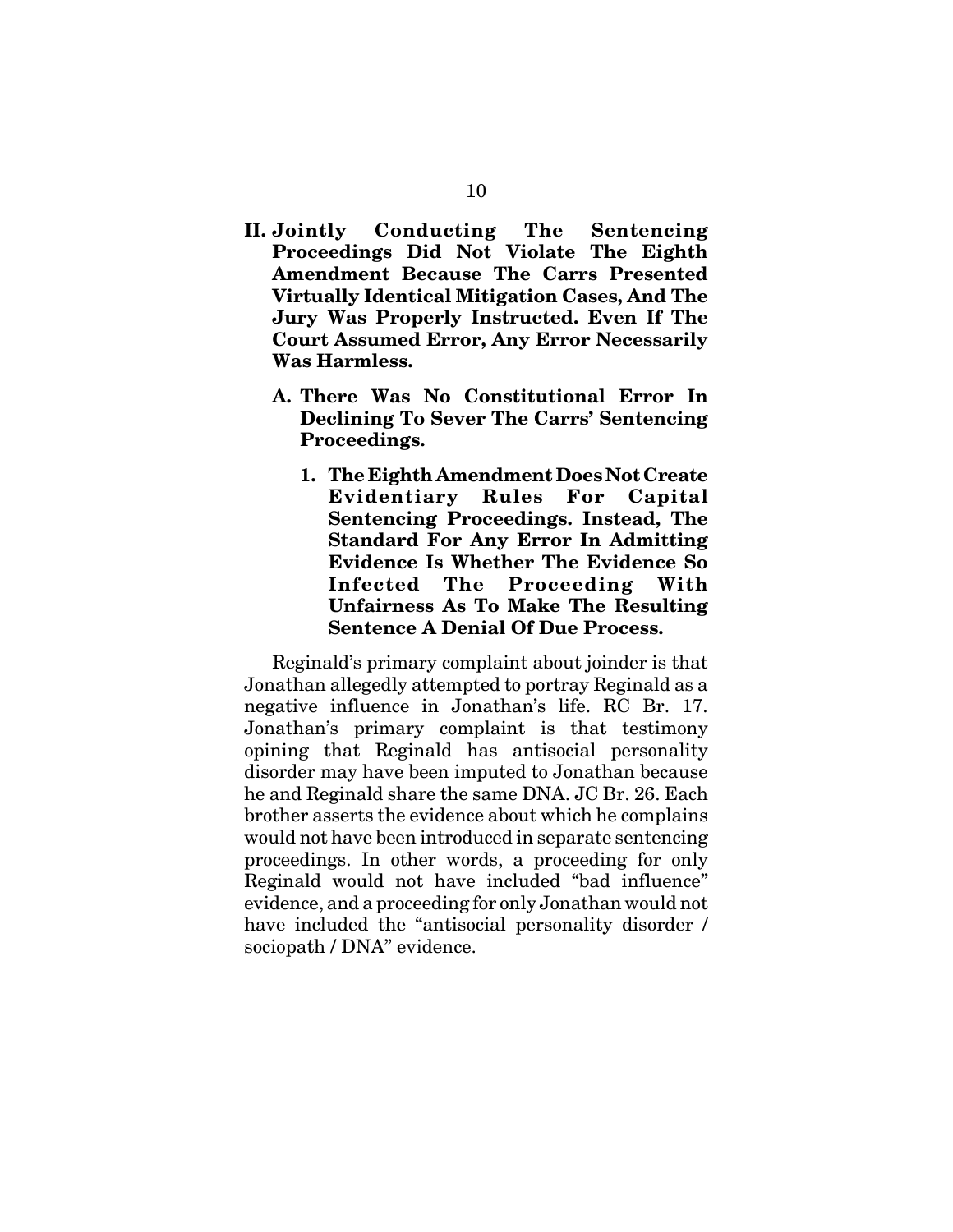In *Romano v. Oklahoma*, 512 U.S. 1 (1994), the jury in a capital sentencing proceeding improperly heard evidence that the defendant was subject to a death sentence in a separate case. That evidence should not have been admitted against the defendant under Oklahoma law. The defendant argued the error violated the Eighth Amendment and required reversal of his death sentence.

The Court rejected the claim because the admission of evidence which "may have been irrelevant [to the defendant's death sentence] as a matter of state law" does not in turn "render[] its admission federal constitutional error." 512 U.S. at 10 (citing *Estelle v. McGuire*, 502 U.S. 62, 67 (1991)). Rather, the admission of evidence in a capital sentencing proceeding violates the Eighth Amendment only when the evidence involves "constitutionally protected conduct" (such as freedom of speech). *Id*. at 11. Thus, the Court rejected any notion that its cases "stand for the proposition that the mere admission of irrelevant and prejudicial evidence requires the overturning of a death sentence." *Id*.

The Court also rejected the position Respondents effectively appear to be asserting here—that the admission of evidence that may be inadmissible (under state law) in a penalty phase proceeding violates the Eighth Amendment:

Petitioner's argument, pared down, seems to be a request that we fashion general evidentiary rules, under the guise of interpreting the Eighth Amendment, which would govern the admissibility of evidence at capital sentencing proceedings. We have not done so in the past,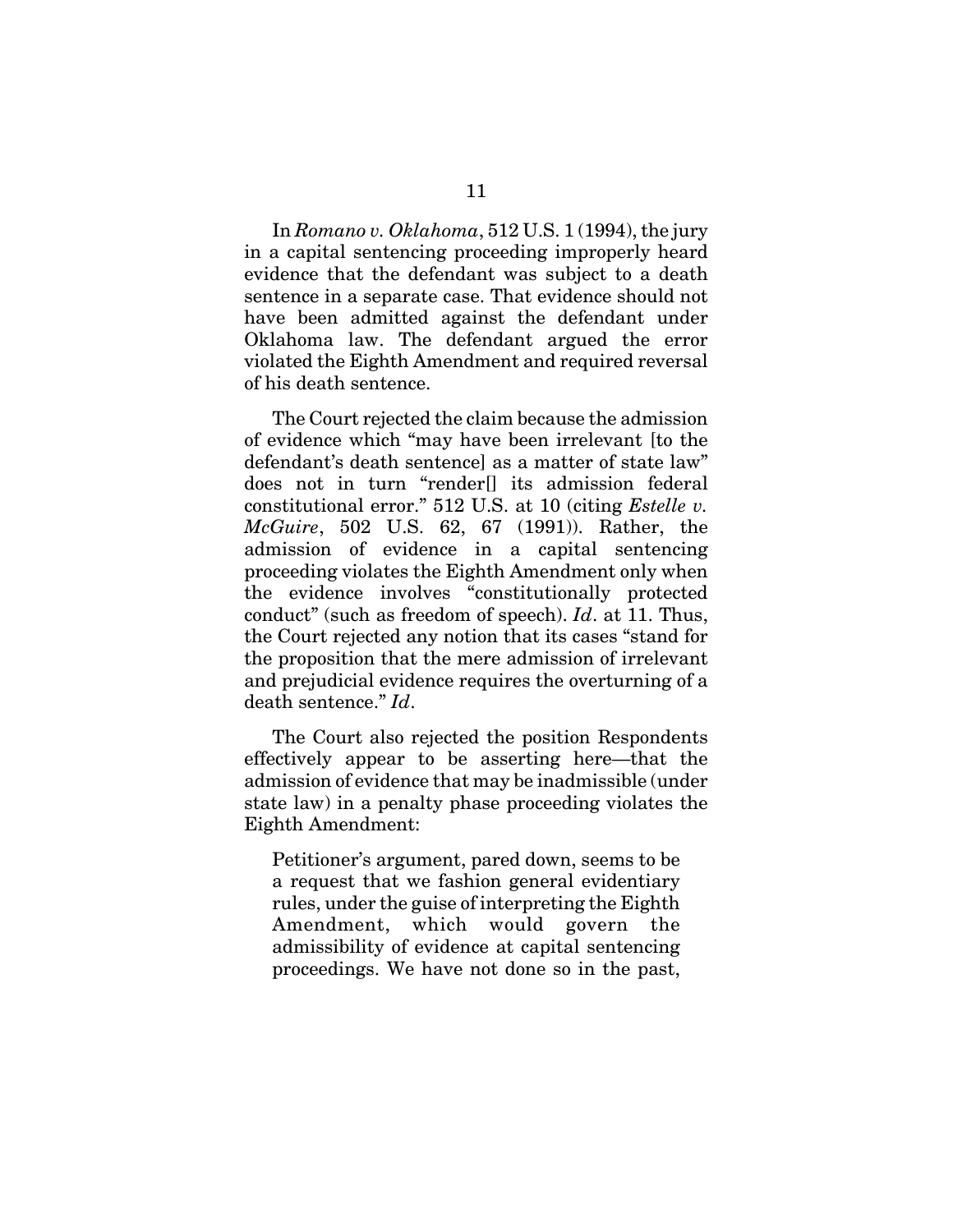however, and we will not do so today. The Eighth Amendment does not establish a federal code of evidence to supersede state evidentiary rules in capital sentencing proceedings.

#### 512 U.S. at 11-12.

Instead, the *Romano* Court addressed the defendant's claim through a due process lens, emphasizing that "the proper analytical framework in which to consider this claim" is whether the error "so infected the trial with unfairness as to make the resulting conviction a denial of due process.'" 512 U.S. at 12 (quoting *Donnelly v. DeChristoforo*, 416 U.S. 637, 643 (1974)). Applying this standard, the Court found no due process violation. The Court acknowledged the evidence was not admissible under Oklahoma law, but nonetheless found no federal constitutional error because, "if the jurors followed the trial court's instructions, which we presume they did, this evidence should have had little—if any—effect on their deliberations." 512 U.S. at 13. The instructions "explicitly limited the jurors' consideration of aggravating factors to the four which the State sought to prove." *Id*. Further, the "instructions did not offer the jurors any means by which to give effect to the" improper evidence, *id*., "and the other relevant evidence presented by the State was sufficient to justify the imposition of the death sentence in this case."  $Id.$ <sup>3</sup>

<sup>3</sup> *See also Estelle v. McGuire*, 502 U.S. 62, 67, 72, 75 (1991) (rejecting the argument that because evidence in a capital case was incorrectly admitted under California law it resulted in a federal constitutional error, instead finding no federal violation).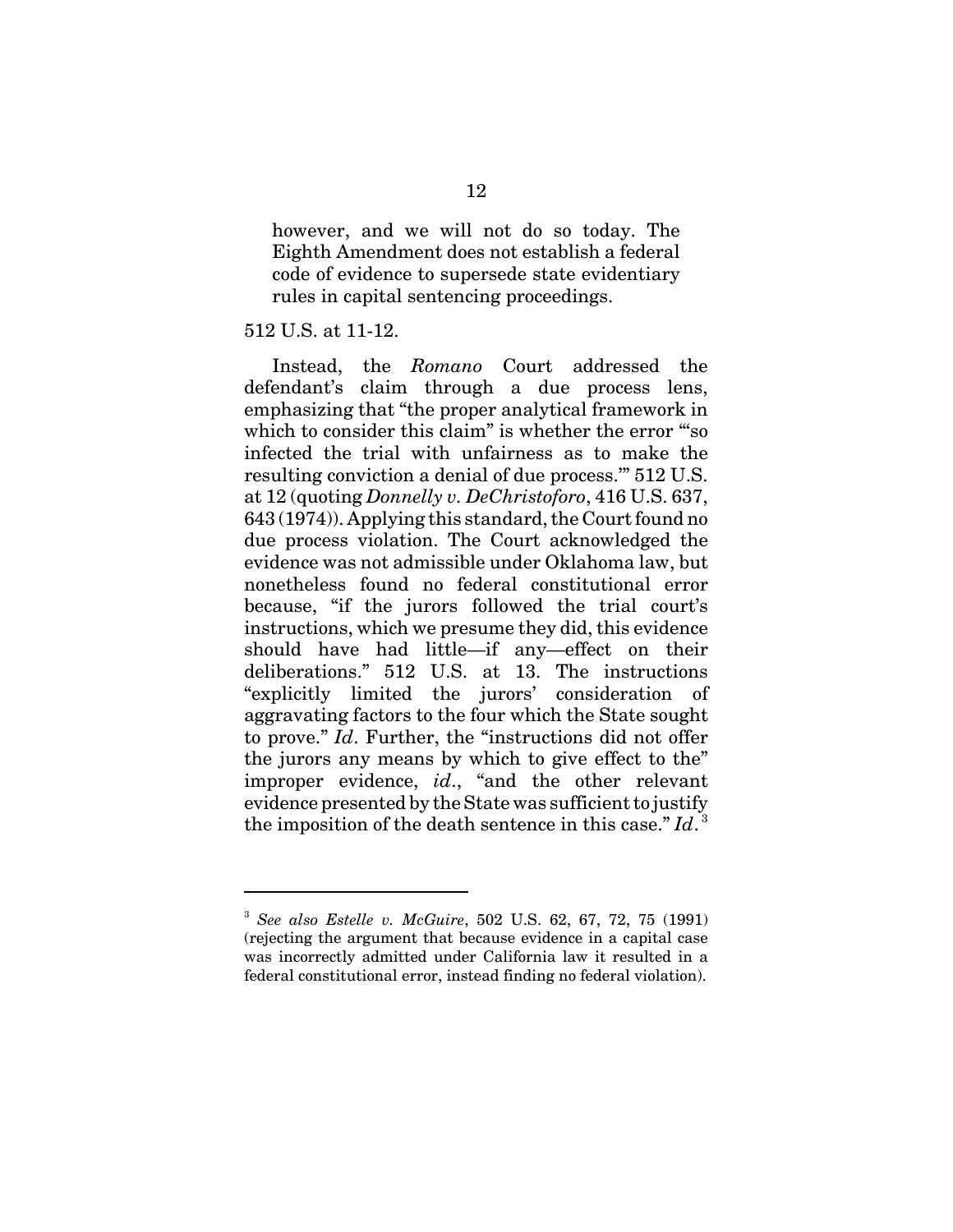The same holds true here. Reginald is claiming that evidence Jonathan introduced was irrelevant and inadmissible with respect to Reginald, and Jonathan is making the same claim. Such complaints do not result in a federal constitutional violation, unless the admission of such evidence "so infected the sentencing proceeding with unfairness as to render the jury's imposition of the death penalty a denial of due process." Here, as throughout these cases, "[s]tate law does not define the scope of federal constitutional guarantees." *State v. Gleason*, 299 Kan. 1127, 1212 (2014) (Biles, J, dissenting). Moreover, just as in *Romano*, the jury instructions here expressly limited the jurors' consideration of aggravating circumstances to the four statutory factors on which the State relied, the instructions did not give the jury any means by which to give the complained of evidence improper effect, and the relevant and admissible evidence on which the State relied (from the guilt phase) was more than sufficient to justify the death sentences.

Presuming the jurors followed their instructions, which the Court must, there is no basis for finding an Eighth Amendment (or a due process) violation. Even considering the precise details of each brother's complaints, as the State does in the following sections, the joinder of their penalty phase proceedings did not violate the Constitution.

### **2. Reginald And Jonathan Presented Virtually Identical Mitigation Cases.**

Reginald and Jonathan each presented substantially similar evidence of their childhoods and family circumstances. RC App. 382-391, 394-400. Each brother emphasized parental abandonment,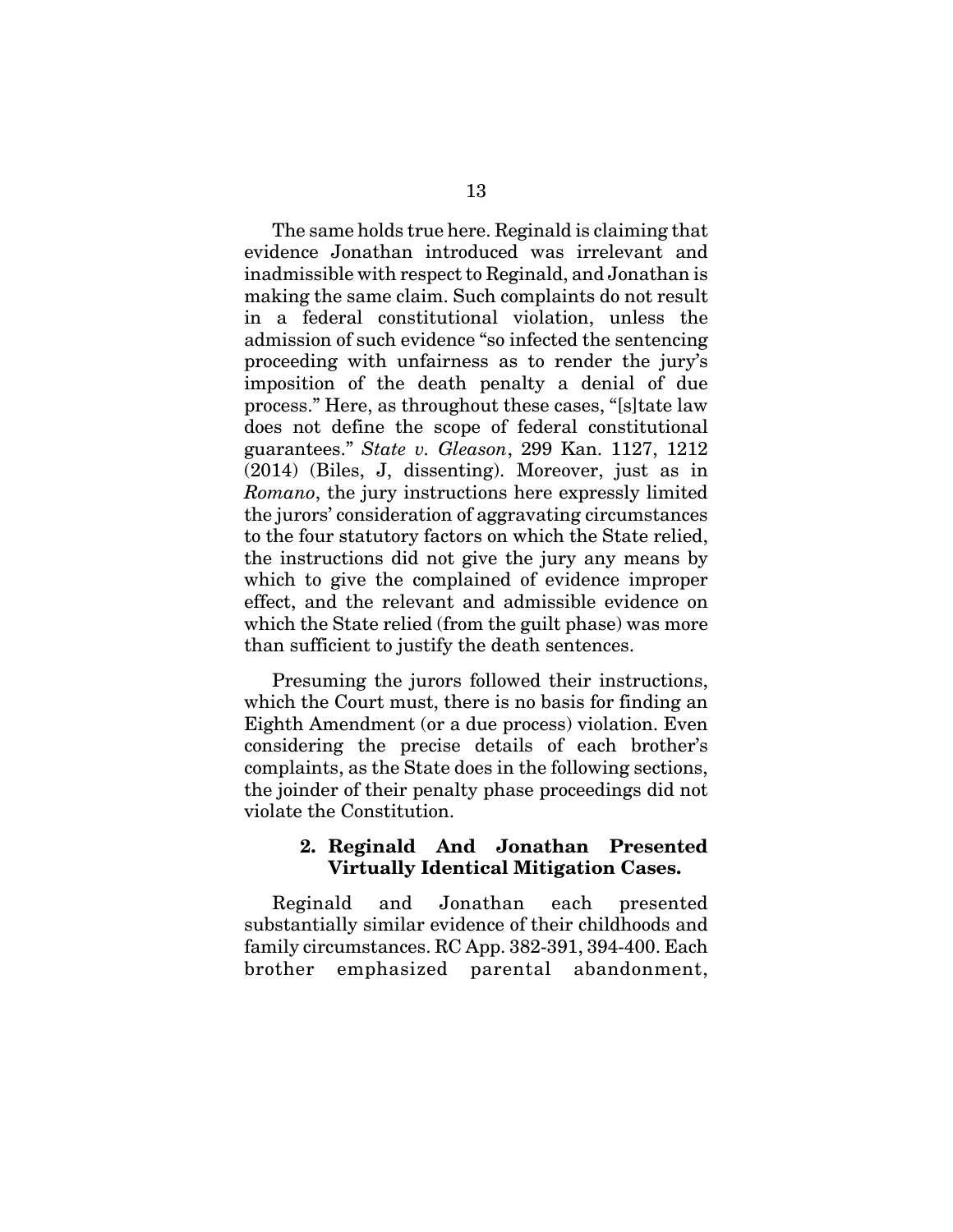inappropriate sexual exposure and conduct at an early age, and emotional and physical abuse by their parents. RC App. 396-399. Most of this evidence was presented through testimony of their mother, sister, and aunt; each brother relied heavily on these witnesses. RC Br. 4-5. In their briefs, each brother again emphasizes this same evidence, and relies upon it as the primary support for their mitigation cases. RC Br. 32-33; JC Br. 7-11.

Nonetheless, Reginald and Jonathan each point to alleged differences in their mitigation cases to claim they presented antagonistic cases and arguments. Their complaints, however, fall short of the mark, and fail to overcome the presumption that the jurors here followed their instructions to consider and assess each brother individually, to consider only the aggravating factors on which the State relied, and to impose a sentence solely on the basis of the evidence against *each* brother. It is not plausible to suggest—in a case involving unspeakable sexual torture and cold-blooded quadruple murder—the jurors would have focused on minimal evidence that Reginald was not an ideal big brother to Jonathan (a self-evident proposition), or would have imputed Reginald's mental health evidence to Jonathan because the two brothers shared the same DNA.

Notably, in the penalty phase proceeding no party—not the State, not Reginald, and not Jonathan—made any arguments to the jury that Reginald was a negative influence on Jonathan, or that Reginald's mental health issues should be imputed to Jonathan (who presented considerable mental health evidence of his own). Instead, these claims are post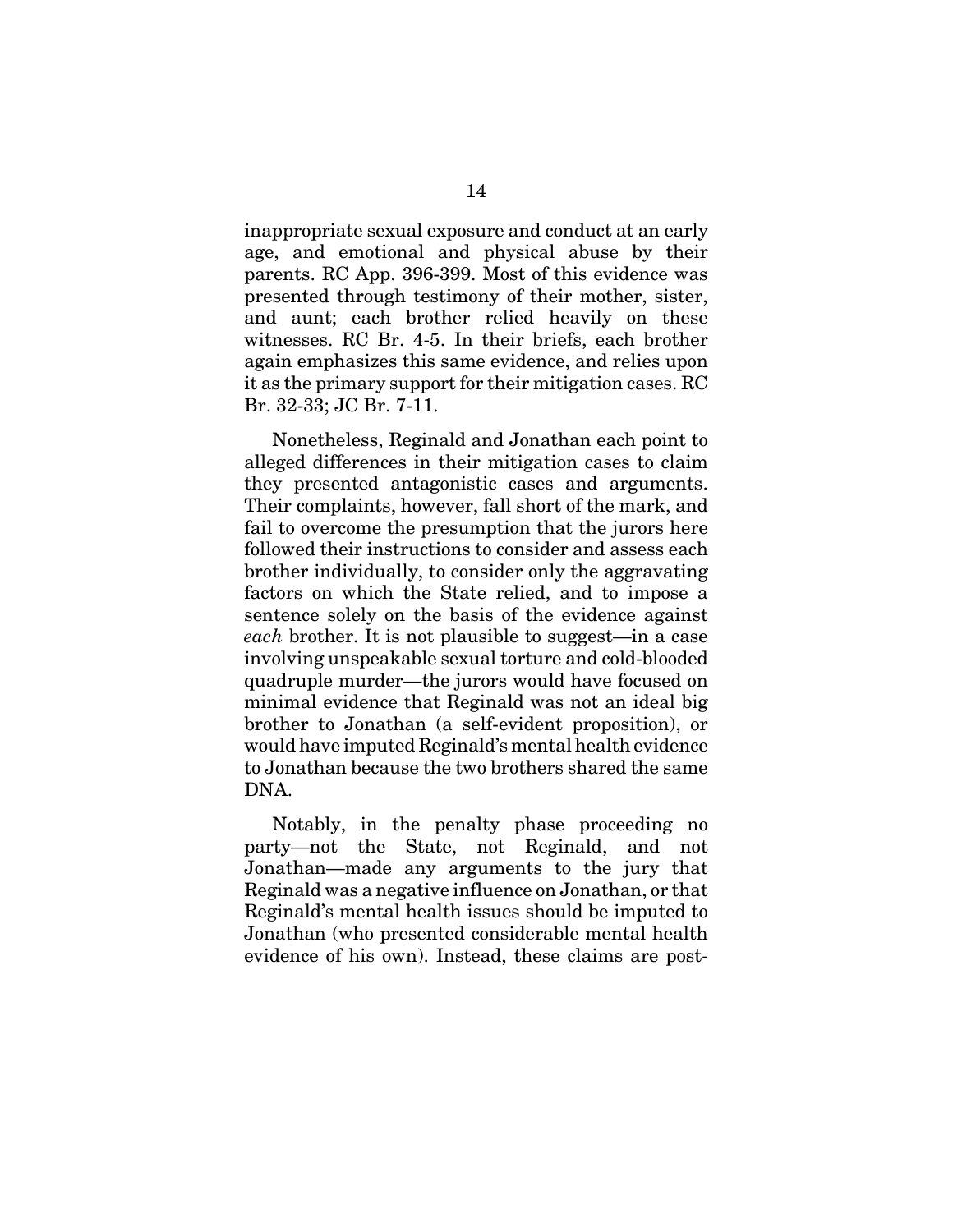trial attempts to manufacture antagonistic defenses where none existed.

The brothers' virtually identical mitigation cases strongly reinforced each other's claims of a bad family history, including mental health issues. Thus, if anything, joinder likely made each of their mitigation cases stronger than had they proceeded separately. In any event, neither Reginald nor Jonathan ultimately can demonstrate a serious risk of compelling, actual, and specific prejudice from joinder.

### **a. Reginald was not prejudiced by Jonathan's "negative influence" evidence.**

Reginald argues that Jonathan's evidence suggested "Reginald had turned his younger brother into a murderer and ruined his life," RC Br. 33, but that assertion is not supported by the record. To the contrary, each brother relied primarily on the mitigating evidence that their largely shared childhood had created risk factors leading to their violent crimes. That Reginald was not an outstanding role model for Jonathan reinforced rather than rebutted Reginald's mitigation evidence. Indeed, each brother's family history evidence effectively corroborated the other's evidence.

Reginald also relied on expert testimony in an attempt to establish that his childhood caused him developmental trauma that led to problems like impaired sexual impulse control and deficient identification with social ideals. RC App. 396-397. Any evidence that Reginald was not a positive influence on Jonathan supported rather than refuted such claims.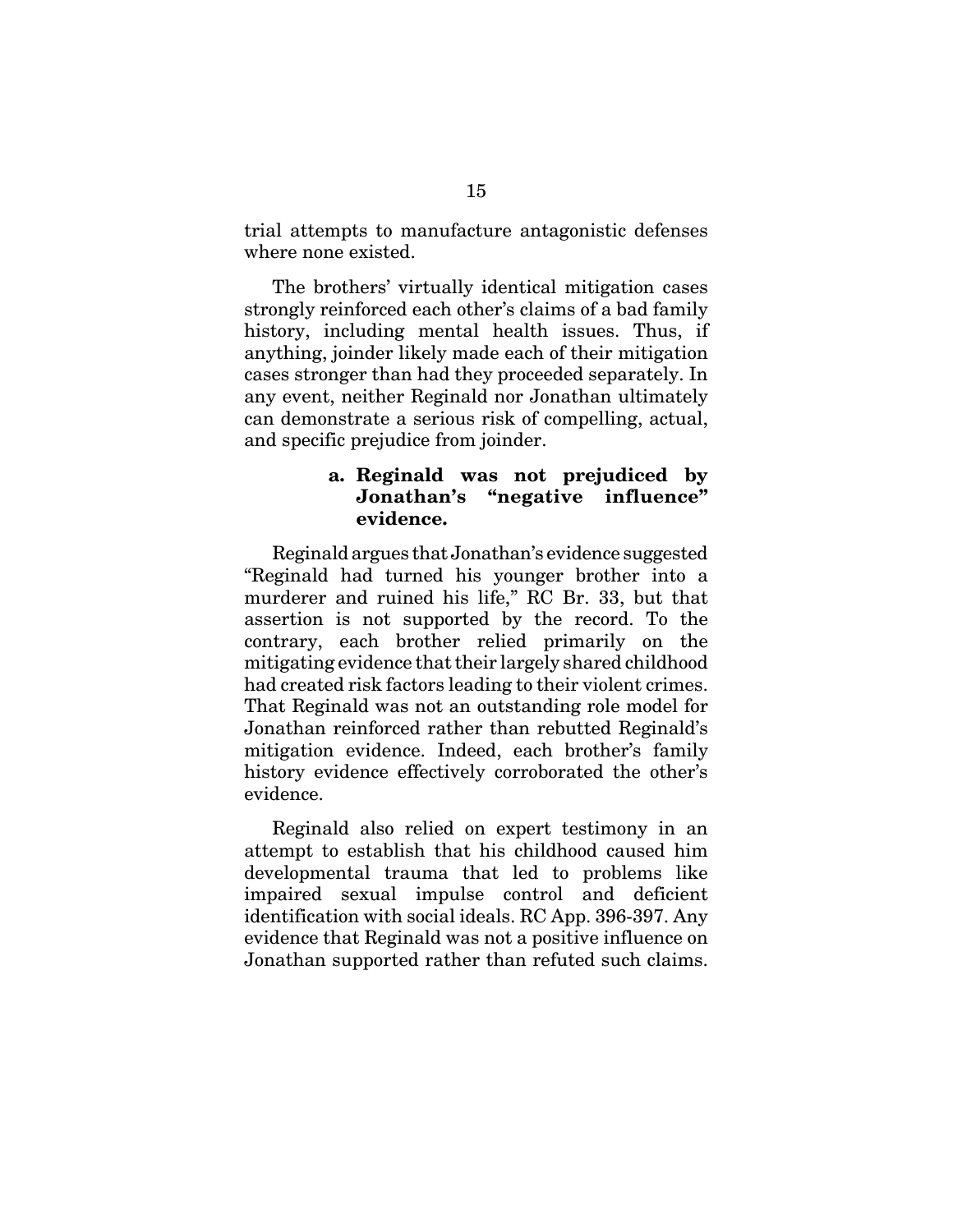The allegedly antagonistic evidence in fact was mutually reinforcing, and supported Reginald's arguments that his childhood experiences should be considered mitigating.

Using common sense, the jury was unlikely to believe Reginald was the sole or even a primary cause of Jonathan's horrific crimes. The guilt phase evidence proved that Jonathan raped Holly G. and raped or attempted to rape Heather M. while Reginald was not even present in the house (because Reginald was taking other hostages to withdraw money from their bank accounts at ATMs). RC App. 38-39, 61. Thus, the jury was well aware that Jonathan was quite capable of committing terrible crimes without Reginald's influence or presence.

Moreover, the jury decided that Jonathan, too, deserved a death sentence. The jury did not spare Jonathan and sentence only Reginald to death. As the dissent below aptly put it, "the negligible impact of Jonathan Carr's mitigating evidence suggesting his brother had been a negative influence in his life is obvious from the jury's refusal to declare mercy and spare Jonathan instead of dealing him the same punishment as his brother." JA 493 (Moritz, J., dissenting). In light of the entire sentencing phase record, any "negative influence" evidence did not create the serious risk of compelling, specific, and actual prejudice necessary to require severance.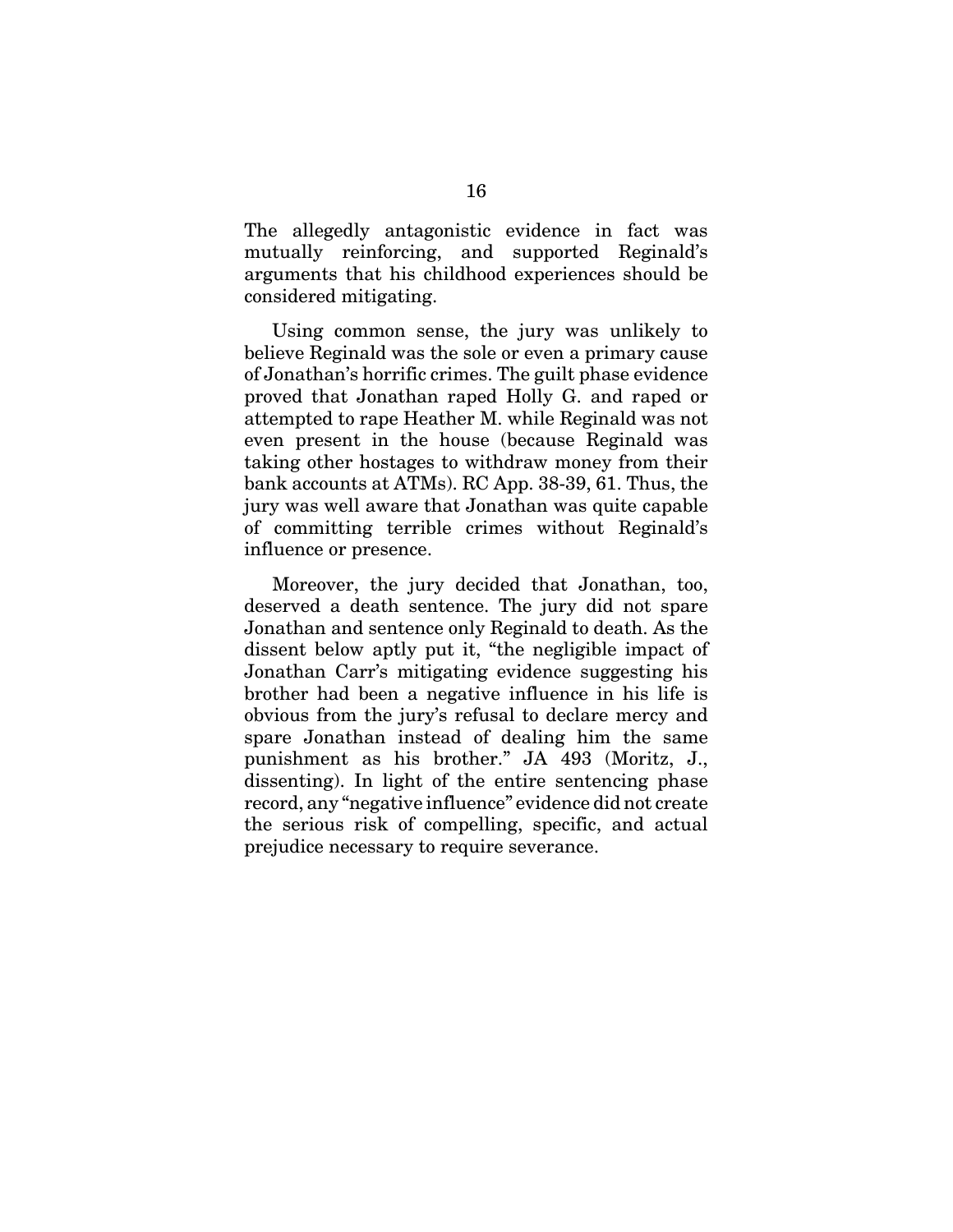### **b. Jonathan was not prejudiced by Reginald's mental health evidence.**

Jonathan's argument that Reginald's mental health diagnosis and evidence prejudiced Jonathan fails. The State pointed out that neither brother had expressed or presented evidence of remorse, and in making that point the State discussed Reginald's mental health evidence suggesting he was opportunistic and selfindulgent. JA 437. The State did not argue Jonathan had antisocial personality disorder, nor did it argue that Jonathan was "dangerous by association" because Reginald had such a diagnosis. There is no reason the jury would have imputed Reginald's specific diagnosis to Jonathan, or used that evidence to conclude Jonathan was more dangerous than the trial evidence already had established.

Further, Jonathan made the family's mental health issues part of his own mitigation case, JA 428, relying on that history, including his own depression and risk factors for violence. Indeed, in some respects, Jonathan's evidence played up his potential for violence. JA 430. That each brother presented evidence of mental health issues resulting from their largely shared childhood experiences (or DNA) was mutually reinforcing, and *each* presented evidence that he demonstrated numerous risk factors for violence.

Ultimately, there was no serious risk of compelling, specific, and actual prejudice to either brother from the presentation of their virtually identical family history and their mutually reinforcing mental health evidence. For Jonathan now to complain about evidence of Reginald's mental health when Jonathan himself offered extensive evidence that his own similar mental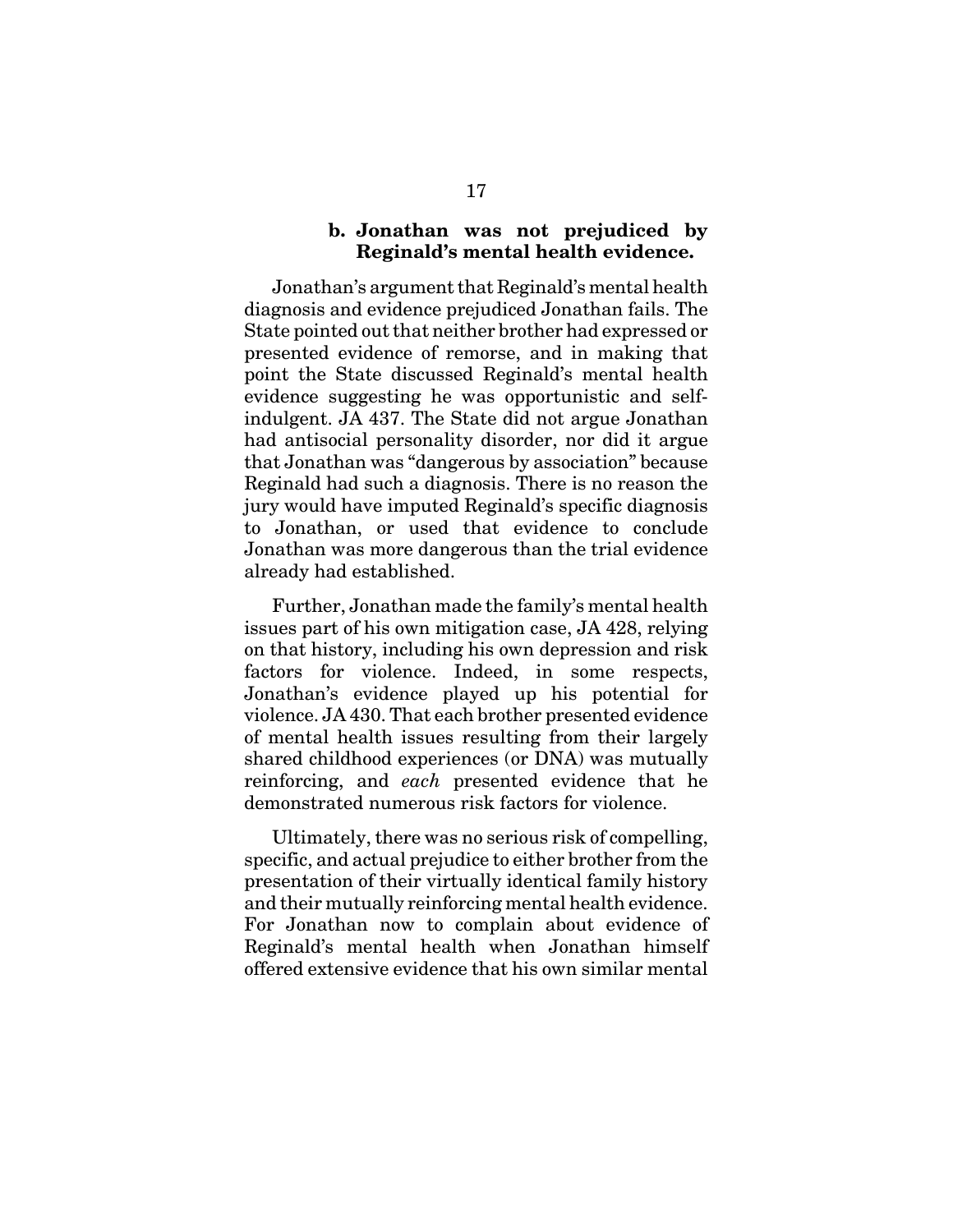health issues and risk factors should be considered mitigation, is disingenuous. The brothers did not present antagonistic defenses, and severance was not required.

## **3. Reginald's refusal to conceal his shackles did not prevent the jury from giving Jonathan individualized consideration.**

There is no question Reginald was properly shackled for the penalty phase of the trial, and he does not argue otherwise, nor does Jonathan. The sole dispute regarding Reginald's shackling is whether his willful refusal to conceal his shackles from the jury's view resulted in prejudice to Jonathan. In considering Jonathan's arguments on this point, the Court should be mindful that Jonathan took advantage of Reginald's behavior in the sentencing proceeding. Indeed, in closing argument, Jonathan's counsel stressed Jonathan's good behavior in the courtroom, contrasting it with Reginald's behavior. JA 43. Thus, during the penalty phase proceeding, Jonathan actually drew the jury's attention to Reginald's courtroom conduct, apparently as a strategic choice. Yet now he complains there was prejudice to him from that very same conduct.

Jonathan cites a number of guilt phase decisions discussing the concept of "guilt by association" in arguing Reginald's visible shackles prevented the jury from giving Jonathan individualized consideration. Those cases are not directly relevant, however, because here both brothers' *guilt* already had been determined, and neither Jonathan nor Reginald contested their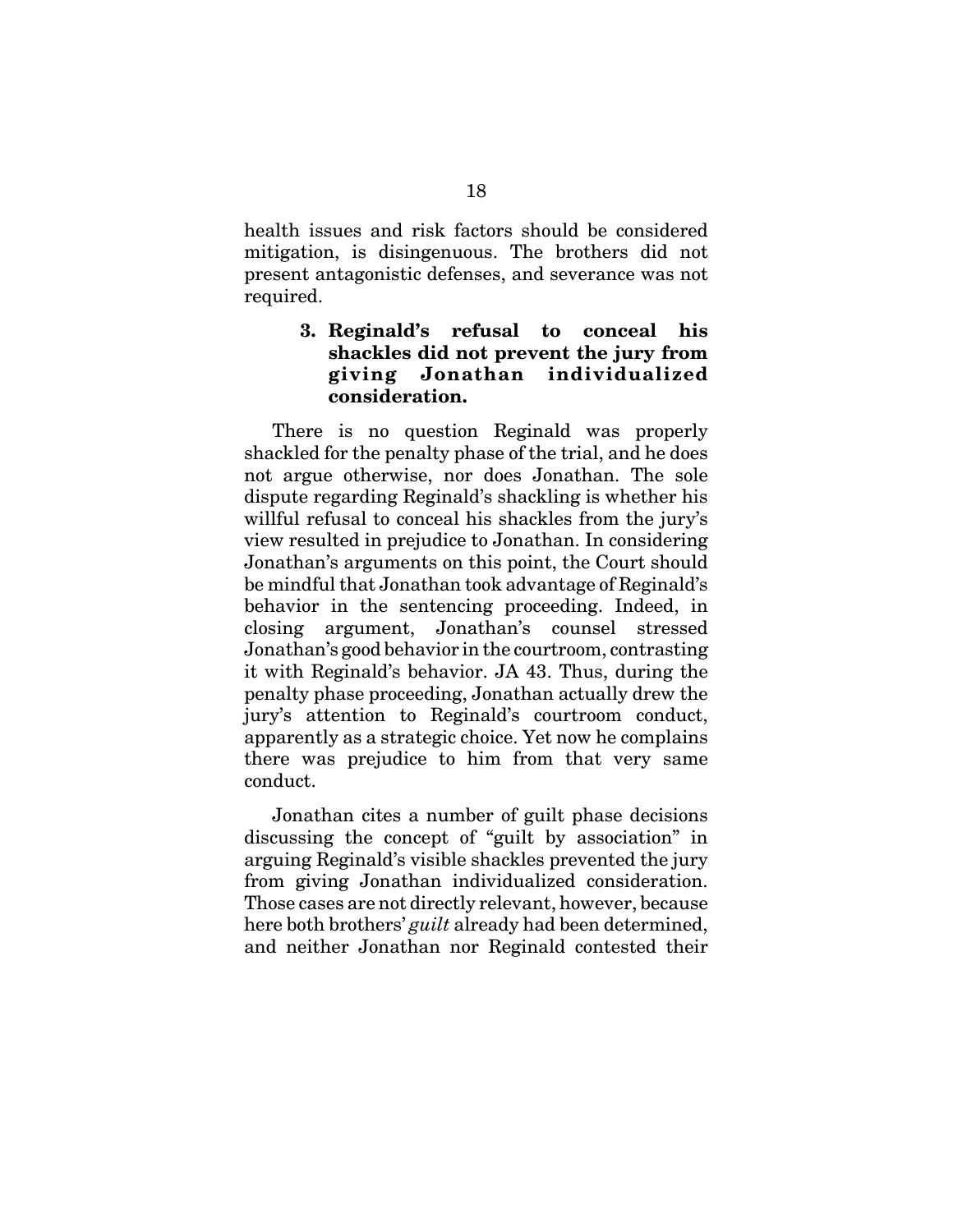guilt during the sentencing phase. *Guilt* by association was not a risk during the penalty phase.

Jonathan cites *Deck v. Missouri*, 544 U.S. 622, 624 (2005), as supporting his "dangerous by association" argument. *Deck*, however, has limited relevance here, both because it was not an Eighth Amendment case and because it did not involve a joint penalty phase proceeding. Although *Deck* held due process prohibits routine, visible shackling in the penalty phase of a capital proceeding, *id*. at 633, *Deck* does not addresses the issue here: whether the proper shackling (for  $legitimate$   $reasons<sup>4</sup>$  of one defendant requires severance of a codefendant. No court has ever held the proper shackling of one defendant in a joint penalty phase proceeding results in presumptive prejudice to a codefendant. *Deck* does not adopt or even discuss Jonathan's "dangerous by association" theory, nor does *Deck* suggest there was a constitutional violation here.

The Court should not adopt a "dangerous by association" presumption, nor should it find prejudice to Jonathan on this record. As an overarching consideration, adopting a presumption and requiring severance in this circumstance would give defendants an incentive to misbehave and disrupt penalty phase proceedings precisely in order to compel severance of those proceedings. Instead, curative jury instructions can address possible prejudice from behavior such as

<sup>4</sup> The *Deck* Court recognized due process "permits a judge, in the exercise of his or her discretion, to take account of special circumstances, including security concerns, that may call for shackling. In so doing, it accommodates the important need to protect the courtroom and its occupants." 544 U.S. at 633.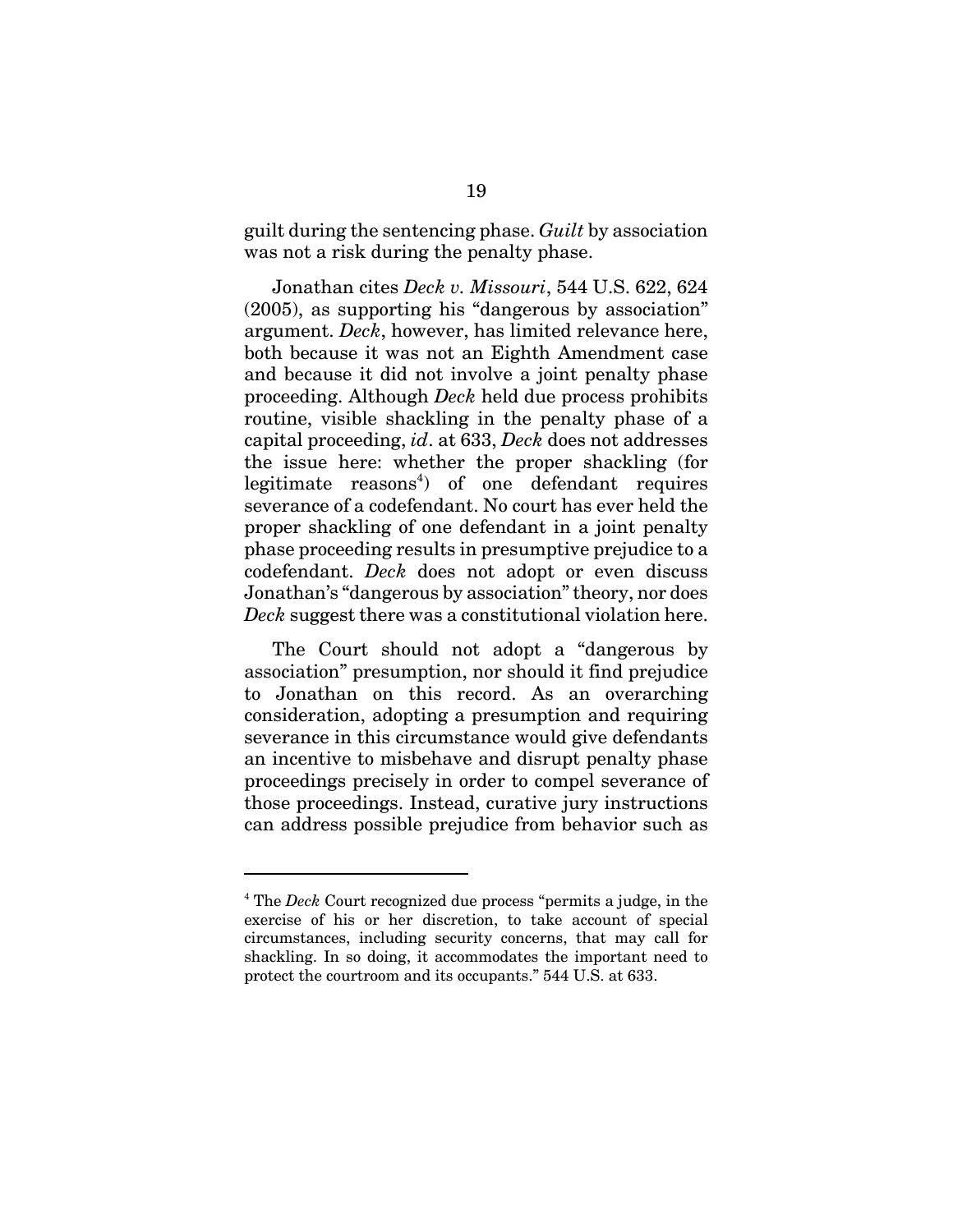Reginald's, if a co-defendant requests an instruction. Here, Jonathan did not request an instruction about Reginald's shackles. His decision not to do so appears to have been trial strategy. Far from suggesting Reginald's conduct was irrelevant to Jonathan, counsel for Jonathan drew attention to Reginald's conduct, arguing that Jonathan's superior conduct during trial weighed in favor of leniency. Jonathan should not now be permitted to have it both ways.

Further, Reginald's visible shackling more likely aided (rather than prejudiced) Jonathan's mitigation case. The State could not and did not rely on future dangerousness as an aggravating circumstance. RC App. 505-506. Instead, Reginald's shackling was at most relevant to the mitigating factor of whether imprisonment would be "sufficient to defend and protect the people's safety from the defendant." RC App. 508. If anything, the jury viewing Reginald in shackles—but not Jonathan—might have caused the jury to distinguish the two in a way *beneficial* to Jonathan's mitigation case. Reginald's visible shackles did not create a serious risk of compelling, specific, and actual prejudice to Jonathan.

## **4. The record establishes the jury considered and sentenced each brother individually.**

That the State argued Jonathan and Reginald both deserved a death sentence—based on their individual and joint actions in this case—does not mean the jury was somehow prevented from giving each brother individualized consideration. To the extent the State discussed the brothers together, that treatment derived from the irrefutable proof they jointly participated in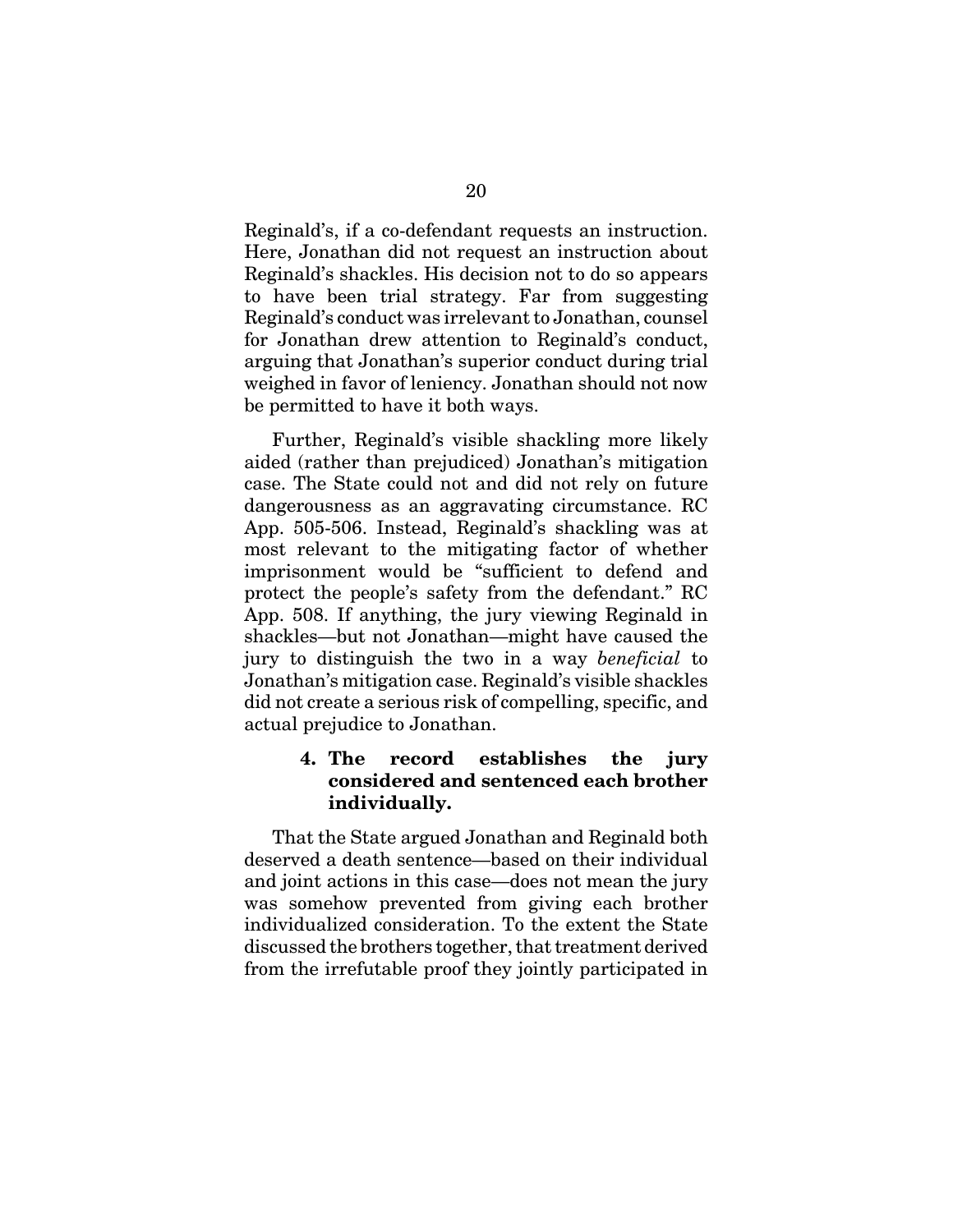many horrible crimes. There is no Eighth Amendment requirement that the State identify one codefendant as more (or less) culpable than another, or one as more (or less) deserving of a death sentence than another. That is especially so in a case like this, where each brother was both individually and jointly responsible for numerous horrific acts, and where neither brother showed any remorse for his actions.

The trial court did not instruct the jury to view the brothers as an inseparable unit for sentencing purposes; instead, the jury was expressly instructed to "give separate consideration to each defendant," and to "consider[] an individual defendant…" RC App. 501, 509. The jury also received separate instructions for each defendant's mitigating and aggravating circumstances, and a separate, detailed verdict form for each defendant. RC App. 502-503, 505-506; JA 461-492. Nothing in the jury instructions suggested the jury should treat the brothers as a team, or do anything other than give them individual consideration.

Nothing in the State's arguments suggested the jury should treat the brothers as a unit, or that the jury should not consider any mitigating evidence that was unique to one or the other brother. JA 391-392 ("You completed the first phase, the guilt phase, with the determination of as to the culpability of the individual defendants…"); JA 394 ("we point to each defendant, two defendants, two brothers, two culprits, two criminals, two individuals all found to be culpable of capital murders of four people."); JA 398 ("These are individuals who lead and led their lives with the reckless disregard for the rights of others….[T]here are not enough words to describe how vial [sic] and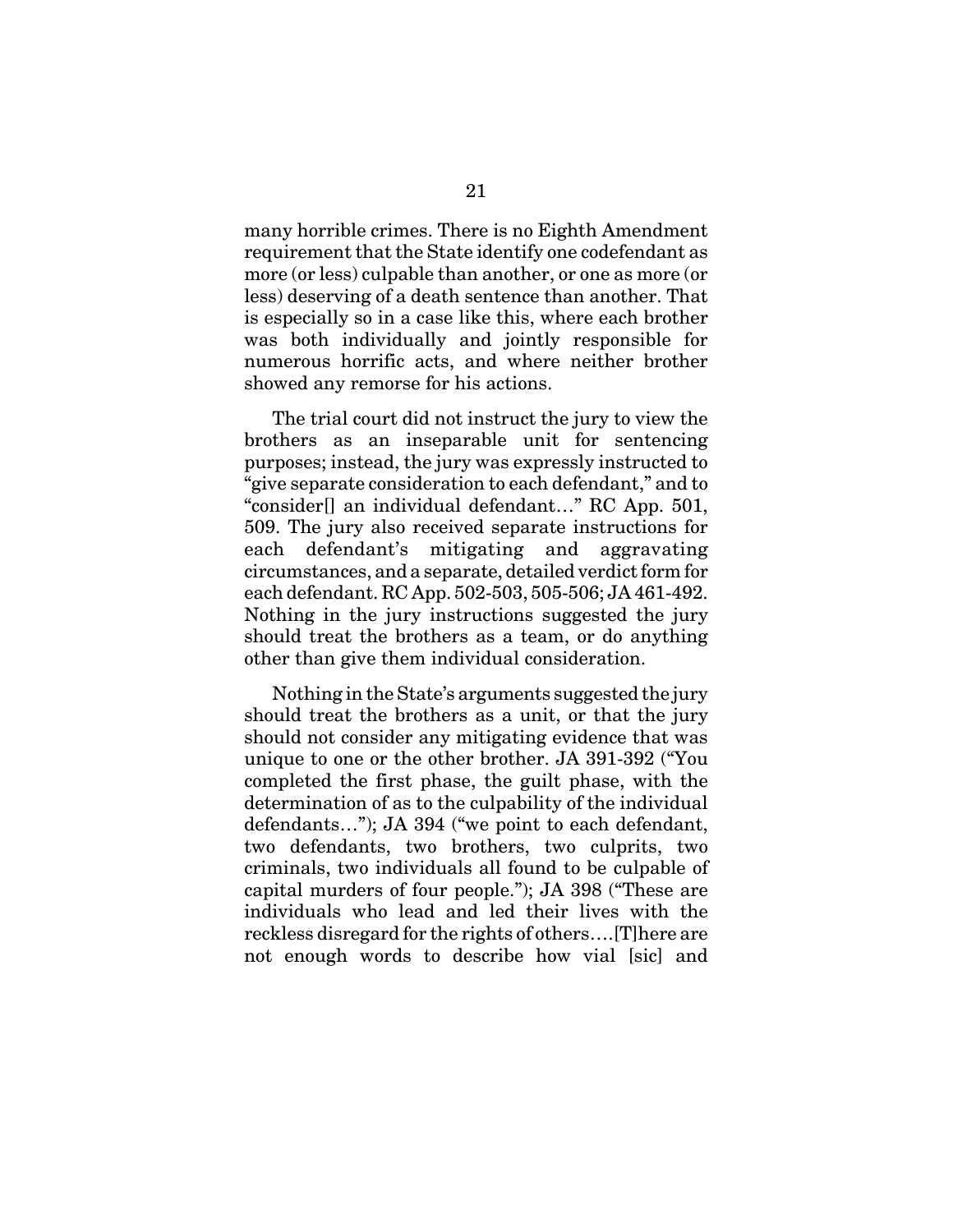despicable what these two individuals did to those young people in that field."); JA 398-399 ("These two individuals came from a family where some of their members of the family all from major lineal line, all sharing DNA, all from the scientific issues, these two individuals came from a family where some people worked for a living. Like their mom."); JA 401 ("And I certainly ask you to reflect on the abilities of these two gentlemen here. These two individuals, their acts.").

*Of course* the State argued each brother, convicted of capital murder for horrific crimes, deserved a death sentence. But the State never suggested or even implied the jury should deny each brother careful, individual consideration. Indeed, given the brothers' joint participation in these crimes and their virtually identical mitigation cases, it would have been surprising (and perhaps impermissibly arbitrary) had the State *not* argued for the same sentences. In cases such as this, where the defendants have committed the same crimes and offered the same mitigation cases, joinder is particularly appropriate in order to ensure that similarly situated defendants are treated the same.

Moreover, each brother had an unrestricted opportunity to present evidence and make arguments unique to himself. Reginald, for example, pointed to evidence that he tries to be a good father and that his children love him. JA 418. He also asked the jury to spare his life so he could maintain a relationship with those children. JA 423. Jonathan has no children and could make no such arguments.

Similarly, Jonathan's trial counsel emphasized Jonathan's lack of a serious prior criminal record,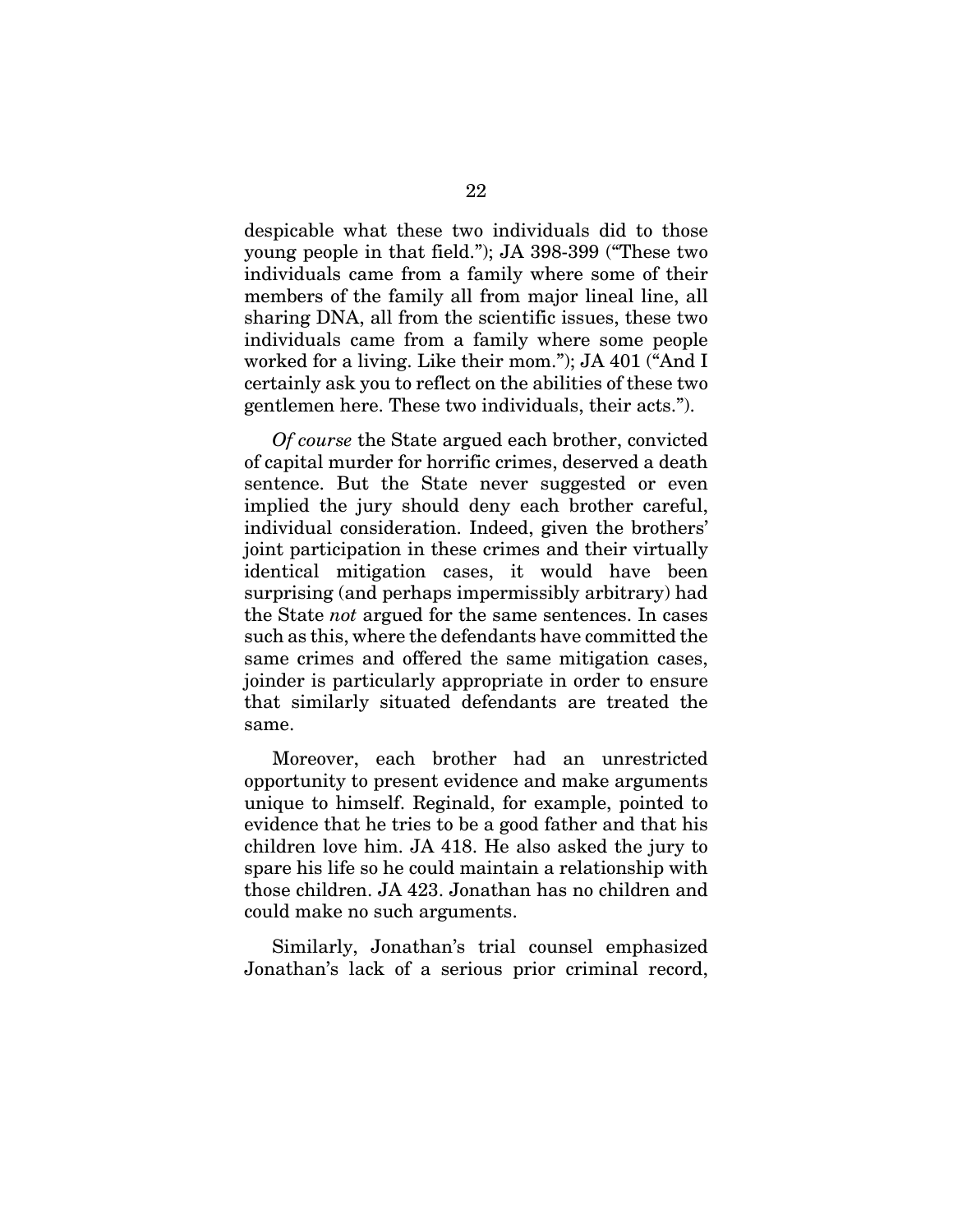Jonathan's relative youth, and Jonathan's good behavior during trial, JC Br. 11, 16, all factors unique to Jonathan, and repeated the same themes in his closing argument. JA 427, 430-431. Additionally, Jonathan offered witnesses who testified that they considered Jonathan a good person when they knew him. Jonathan also presented his own mental health evidence, regarding his depression and suicide attempts. JA 427-428, 431-432.

Thus, the jury's instructions, the parties' closing arguments, and the evidence all demonstrate Jonathan and Reginald both had every opportunity to make individualized arguments and receive an individualized sentencing determination. The jury's day-long deliberations, R. Br. 6; JA 448, further show that the jury took seriously its role to provide individualized consideration. Moreover, in the guilt phase, this same jury demonstrated its ability to consider Jonathan and Reginald individually when it acquitted Jonathan of certain crimes of which it convicted Reginald.

Here, Jonathan and Reginald Carr received death sentences because a fair, impartial, and thoughtful jury determined that each brother individually deserved that sentence; the brothers were not sentenced to death "as a team" and their joint penalty phase proceeding did not violate the Eighth Amendment.

#### **B. Any Error Necessarily Was Harmless.**

Even if the Court were to find error here, any such error necessarily would be harmless under any standard. The jury explicitly found *four* aggravating circumstances proven beyond a reasonable doubt for both Jonathan and Reginald. JA 461, 477. The proof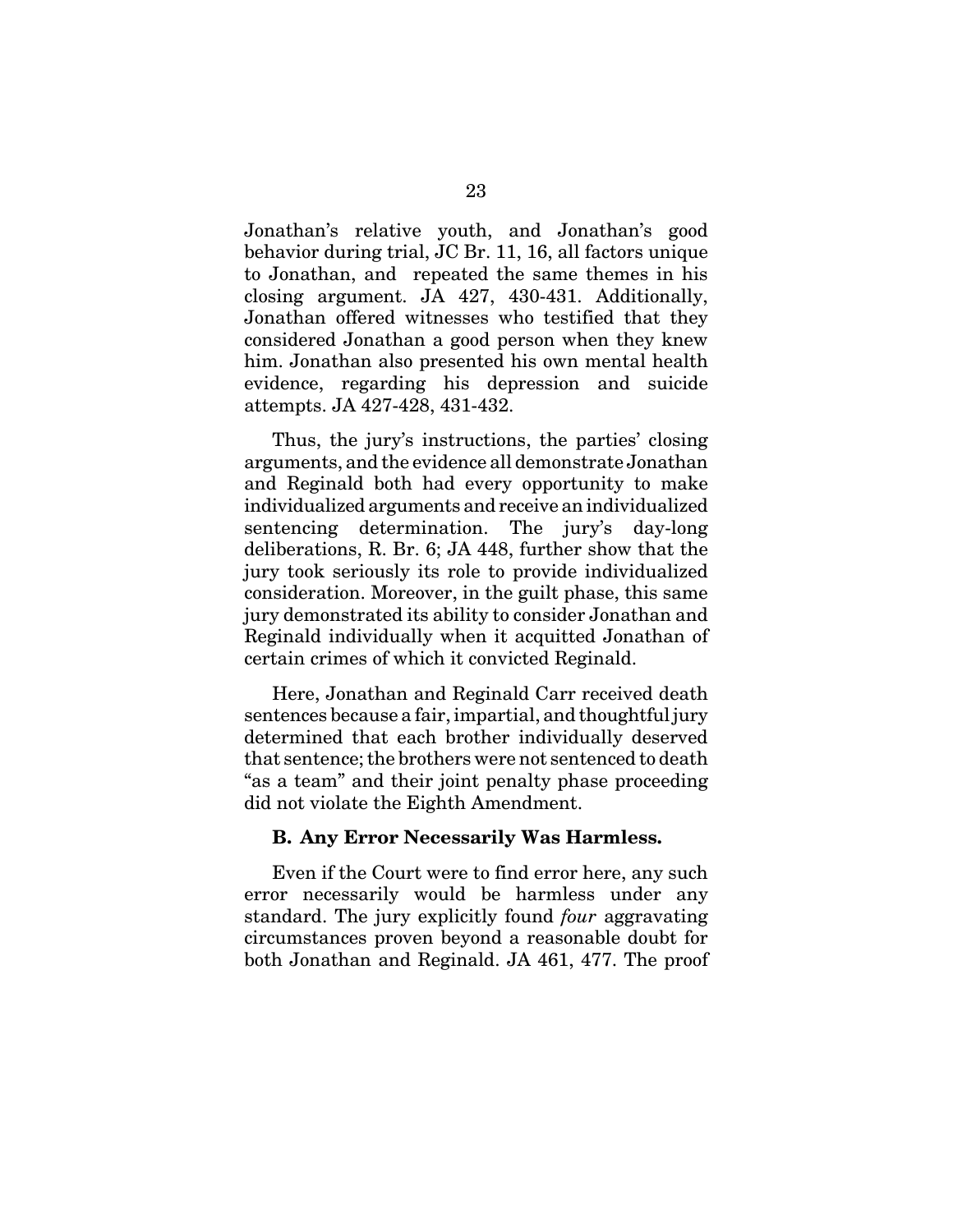and strength of the aggravating circumstances in this case were overwhelming—so overwhelming that neither Jonathan nor Reginald even attempts to refute *any* of the aggravating circumstances. Even if the trial court had conducted separate penalty phase proceedings, all four aggravating factors were proven beyond a reasonable doubt against each brother in the guilt phase.

Any minimal differences in the mitigating evidence could not have made a difference in the ultimate outcome had the proceedings been severed. *First*, as already explained, each brother's mitigating evidence of family history, childhood experiences, and mental health issues was either virtually identical or mutually reinforced and corroborated the other brother's evidence. Thus, each brother benefitted in significant ways from the joint proceeding.

*Second*, any mitigating circumstances the jury found to exist here necessarily paled in comparison to the proof and strength of the aggravating circumstances. The dissenting Justice in the Kansas Supreme Court captured well why any error in failing to sever had to be harmless by any standard. Pet. Br. 50-53. Kansas will not repeat her observations in full here but, highly summarized, the record irrefutably demonstrates each brother participated in sexually torturing the four capital murder victims and the surviving fifth victim for more than three hours. Reginald took several victims to ATMs and forced them to withdraw cash from their bank accounts, while Jonathan remained in the house raping the female victims.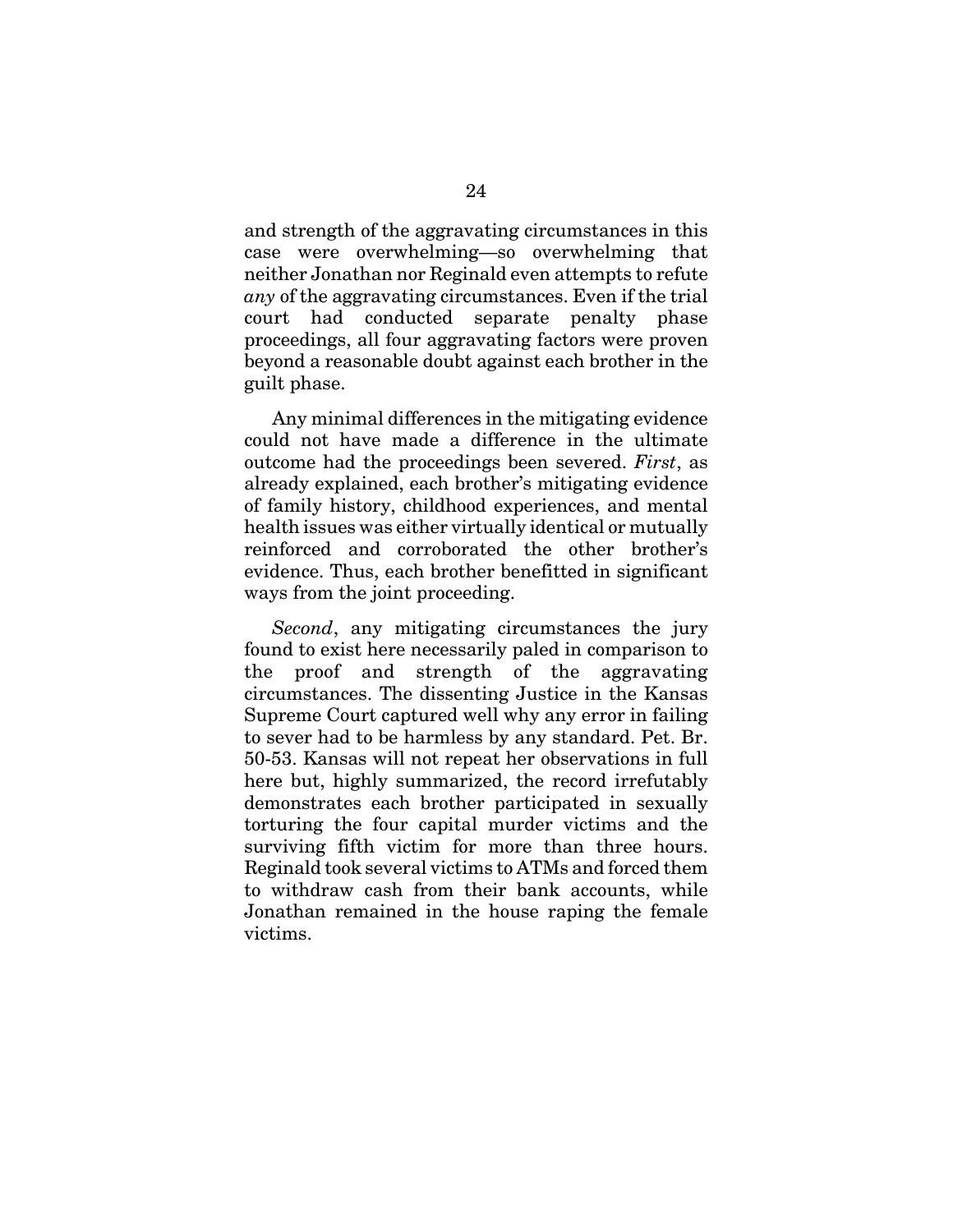When Reginald and Jonathan tired of their depraved sexual torture and apparently decided they had obtained sufficient cash from the victims, they drove the five young adults to a field, forced them to kneel naked or partially clothed in below freezing temperatures, and shot each of the five victims in the back of the head, one-by-one, resulting in the execution of the four capital murder victims. But even that did not end the horrific acts of that evening. Instead, Reginald and Jonathan drove a vehicle over the victims' bodies before returning to the victims' home. The brothers then looted the home for valuables (including an engagement ring one victim had planned to give another), and gratuitously beat to death the dog of the sole surviving victim. Pet. Br. 50-53.

In light of the overwhelming, uncontested aggravating circumstances and both brothers' virtually identical but weak mitigation cases, it is not surprising the jury rejected Jonathan's and Reginald's pleas for mercy. Severing the penalty phase proceeding would not have changed the result. These individual sentences, beyond any doubt, were warranted under Kansas law on the record here.